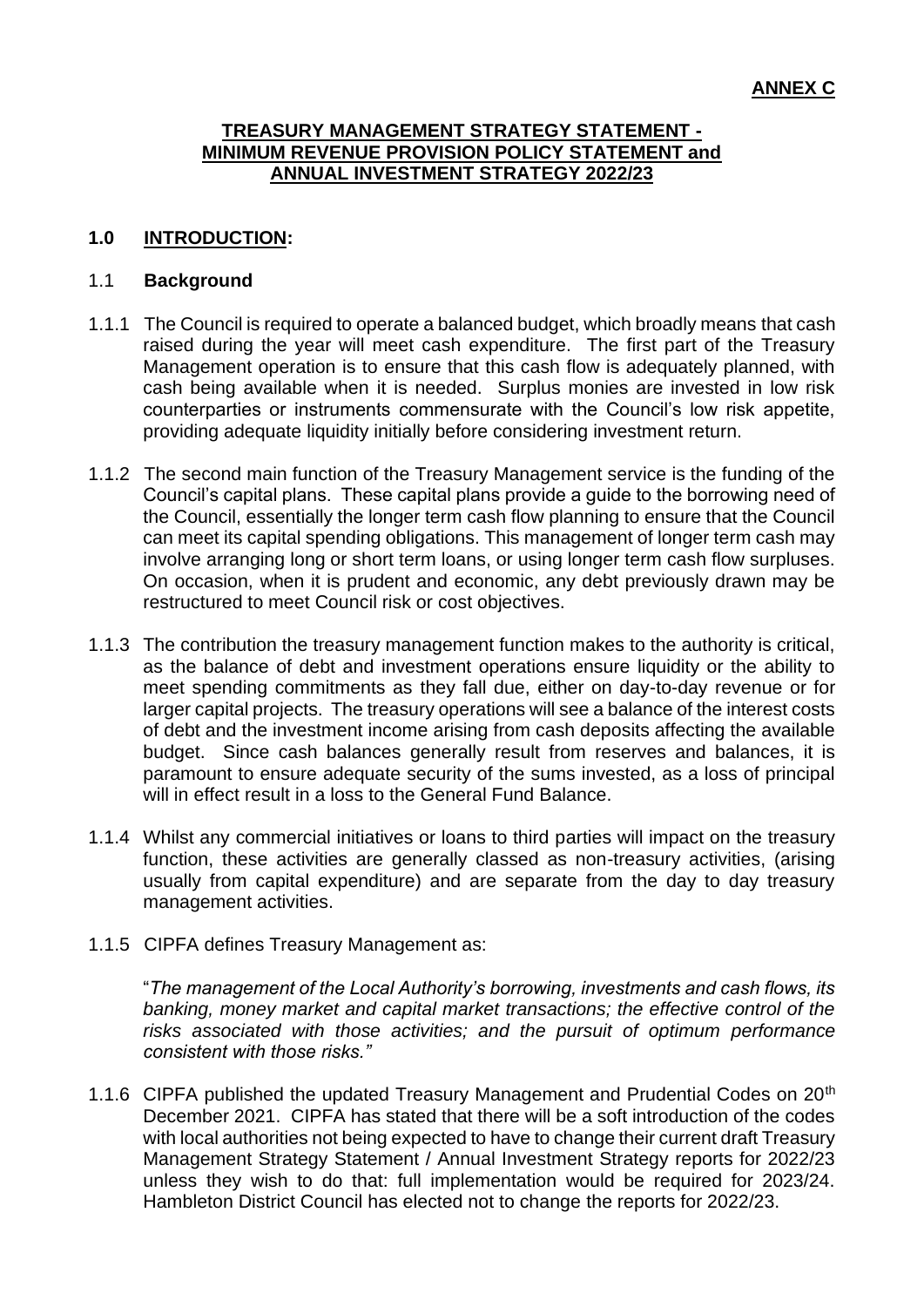### 1.2 **Reporting Requirements**

#### **Capital Strategy**

- 1.2.1 The CIPFA 2017 Prudential and Treasury Management Codes require all local authorities to prepare a capital strategy report which will provide the following:
	- a high-level long term overview of how capital expenditure, capital financing and treasury management activity contribute to the provision of services;
	- an overview of how the associated risk is managed; and
	- the implications for future financial sustainability.
- 1.2.2 The aim of the Capital Strategy is to ensure that all elected members on the Full Council fully understand the overall long term policy objectives and the resulting capital strategy requirements, governance procedures and risk appetite.

#### **Treasury Management Reporting**

1.2.3 The Council is currently required to receive and approve, as a minimum, three main reports each year, which incorporate a variety of policies, estimates and actuals. In addition quarterly review reports provide a regular update to Cabinet.

### **Prudential and treasury indicators and treasury strategy**

- 1.2.4 The first, and most important report is forward looking and covers:
	- the capital plans (including prudential indicators);
	- a Minimum Revenue Provision (MRP) policy (how residual capital expenditure is charged to revenue over time);
	- the Treasury Management Strategy (how the investments and borrowings are to be organised) including treasury indicators; and
	- an investment strategy (the parameters on how investments are to be managed).

### **A Mid Year Treasury Management Report**

1.2.5 This is primarily a progress report and will update members on the capital position, amending prudential indicators as necessary, and whether any policies require revision. In addition, this Council will receive quarterly update reports.

### **An Annual Treasury Report**

1.2.6 This is a backward looking review document and provides details of a selection of actual prudential and treasury indicators and actual treasury operations compared to the estimates within the strategy.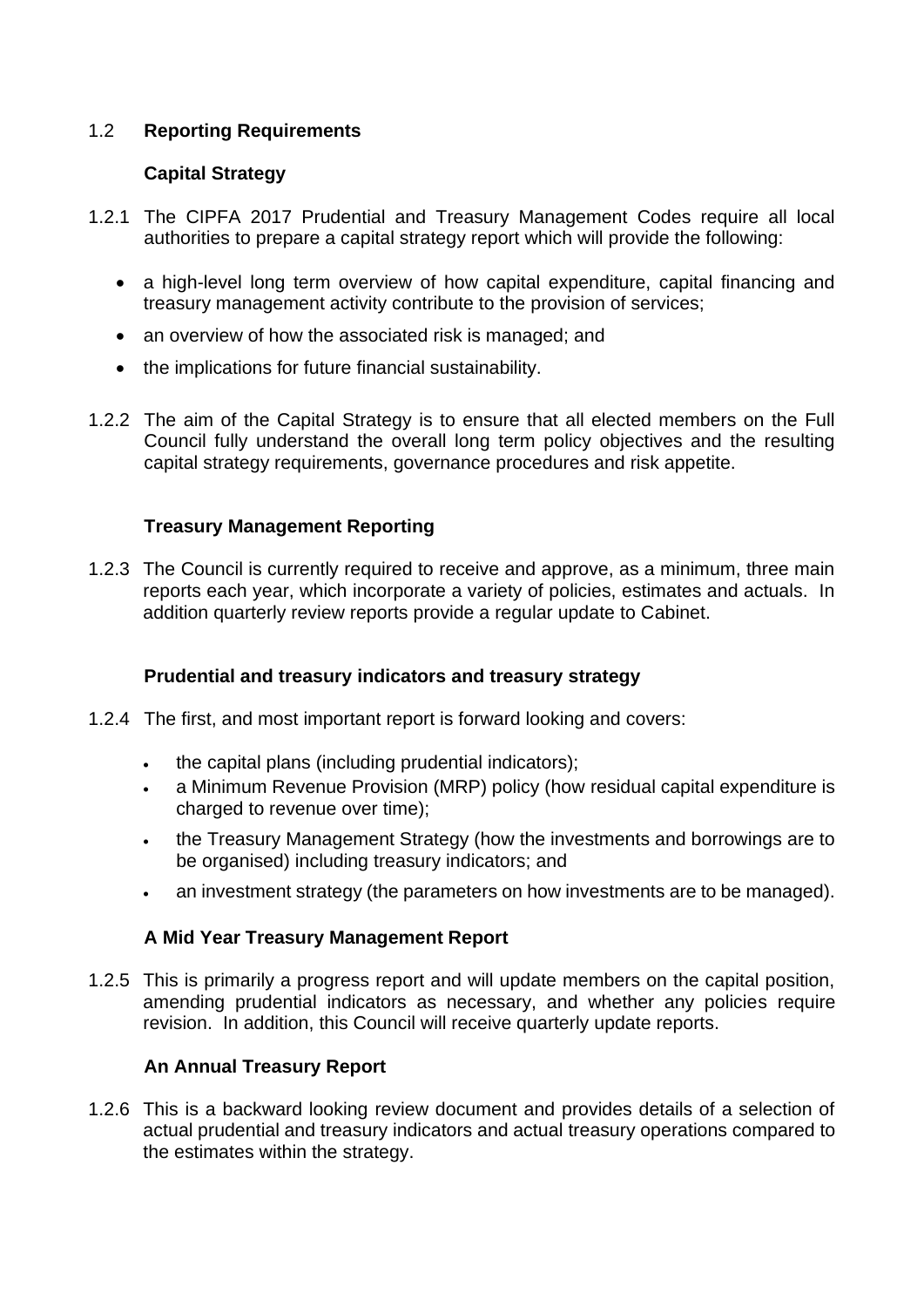## **Scrutiny**

1.2.7 The above reports are required to be adequately scrutinised by Members before being recommended to the Council. This role is undertaken by Cabinet, in addition to this scrutiny role, Audit, Governance and Standards Committee also scrutinese these reports.

#### 1.3 **Treasury Management Strategy for 2022/23**

1.3.1 The strategy for 2022/23 covers two main areas:

### **(a) Capital issues**

- the capital expenditure plans and the associated prudential indicators; and
- the Minimum Revenue Provision (MRP) policy.

#### **(b) Treasury Management issues**

- the current treasury position;
- treasury indicators which will limit the treasury risk and activities of the Council;
- prospects for interest rates;
- the borrowing strategy;
- policy on borrowing in advance of need;
- debt rescheduling;
- the investment strategy;
- credit worthiness policy;
- policy on use of external service providers; and
- member training.
- 1.3.2 These elements cover the requirements of the Local Government Act 2003, the CIPFA Prudential Code, the CIPFA Treasury Management Code and DLUHC Minimum Revenue Provision Guidance (MRP) and DLUHC Investment Guidance.

#### **2.0 THE CAPITAL PRUDENTIAL INDICATORS 2022/23 TO 2024/25:**

2.1 The Council's capital expenditure plans are the key driver of treasury management activity. The output of the capital expenditure plans is reflected in prudential indicators, which are designed to assist Members' overview and confirm their understanding of the Capital Programme.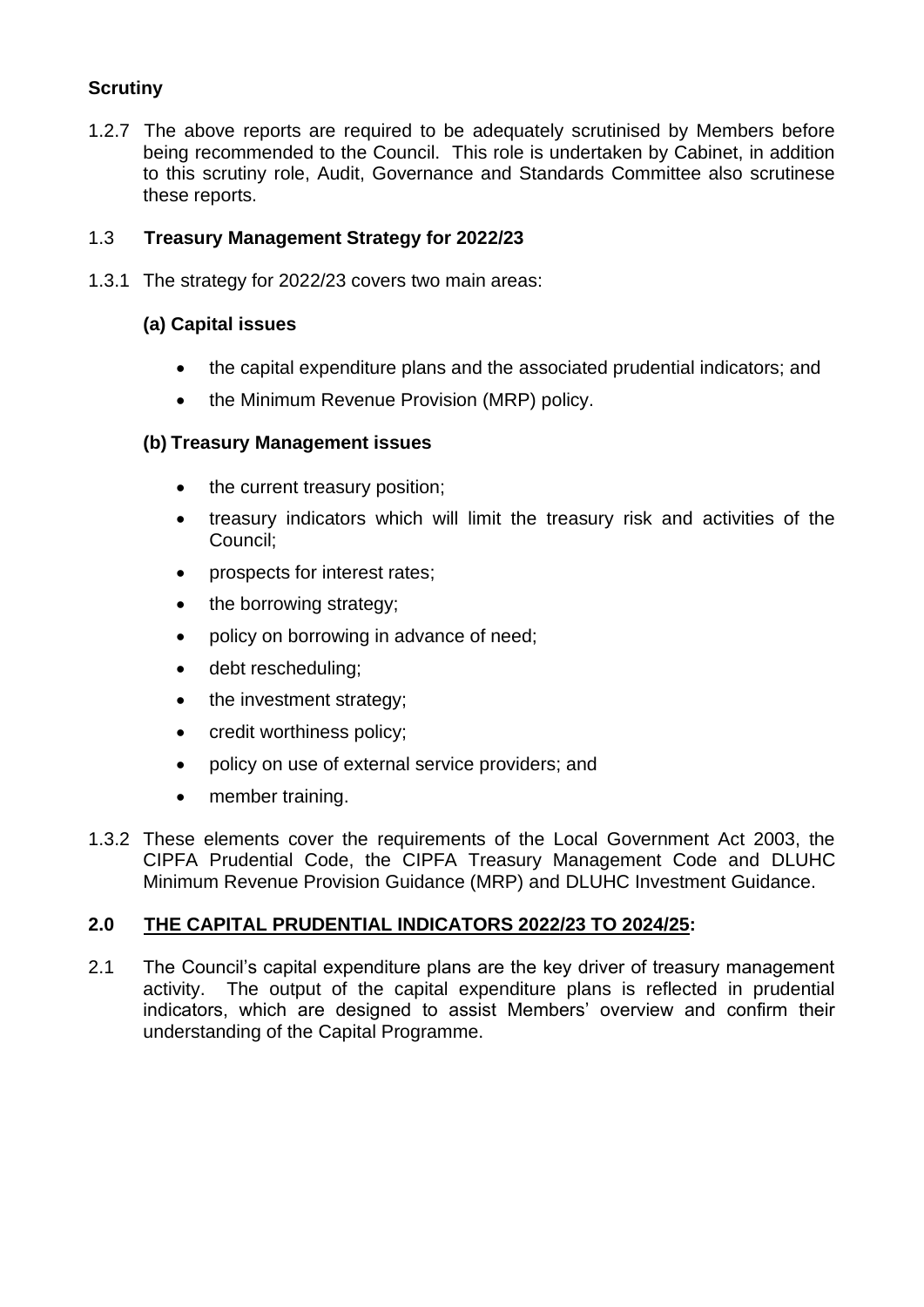### **Capital Expenditure**

2.2 This prudential indicator is a summary of the Council's capital expenditure plans, both those agreed previously, and those forming part of this budget cycle. Members are asked to approve the capital expenditure forecasts.

| <b>Capital</b><br><b>Expenditure</b> | 2020/21<br><b>Actual</b> | 2021/22<br><b>Estimate</b> | 2022/23<br><b>Estimate</b> | 2023/24<br><b>Estimate</b> | 2024/25<br><b>Estimate</b> |
|--------------------------------------|--------------------------|----------------------------|----------------------------|----------------------------|----------------------------|
| <b>Services</b>                      | 16,924,254               | 20,981,083                 | 18,412,724                 | 1,356,958                  | 1,178,510                  |
| <b>Total</b>                         | 16,924,254               | 20,981,083                 | 18,412,724                 | 1,356,958                  | 1,178,510                  |

- 2.3 Other long term liabilities. The above financing need excludes other long term liabilities, such as Private Finance Initiatives and leasing arrangements which already include borrowing instruments. The Council has no Private Finance Initiatives (PFI).
- 2.4 The table below summarises the above capital expenditure plans and how these plans are being financed by capital or revenue resources. Any shortfall of resources results in a funding borrowing need. In 2022/23, borrowing may occur to support the Capital Programme.

| <b>Capital</b>                               | 2020/21       | 2021/22         | 2022/23         | 2023/24         | 2024/25         |
|----------------------------------------------|---------------|-----------------|-----------------|-----------------|-----------------|
| <b>Expenditure</b>                           | <b>Actual</b> | <b>Estimate</b> | <b>Estimate</b> | <b>Estimate</b> | <b>Estimate</b> |
| £                                            |               |                 |                 |                 |                 |
| <b>Existing Capital</b><br>Programme         | 16,924,254    | 20,981,083      | 18,412,724      | 1,356,958       | 1,178,510       |
| Total<br>expenditure                         | 16,924,254    | 20,981,083      | 18,412,724      | 1,356,958       | 1,178,510       |
| <b>Financed by:</b>                          |               |                 |                 |                 |                 |
| Capital receipts                             | 3,011,111     | 828,646         | 910,000         | 340,000         | 285,000         |
| Capital grants                               | 6,933,799     | 8,822,931       | 8,511,768       | 475,458         | 381,710         |
| Capital reserves                             |               | 284,207         | 921,588         |                 |                 |
| Revenue                                      |               | 85,036          | 88,370          | 67,960          | 68,300          |
| <b>Finance Lease</b>                         |               |                 |                 |                 |                 |
| <b>Total Financing</b>                       | 9,944,910     | 10,020,820      | 10,431,726      | 883,418         | 735,010         |
| <b>Net financing</b><br>need for the<br>year | 6,979,344     | 10,960,263      | 7,980,998       | 473,540         | 443,500         |

### **The Council's Borrowing Need (the Capital Financing Requirement)**

2.5 The second prudential indicator is the Council's Capital Financing Requirement (CFR). The CFR is simply the total historic outstanding capital expenditure which has not yet been paid for from either revenue or capital resources. It is essentially a measure of the Council's indebtedness and so its underlying borrowing need. Any capital expenditure above, which has not immediately been paid for, will increase the CFR.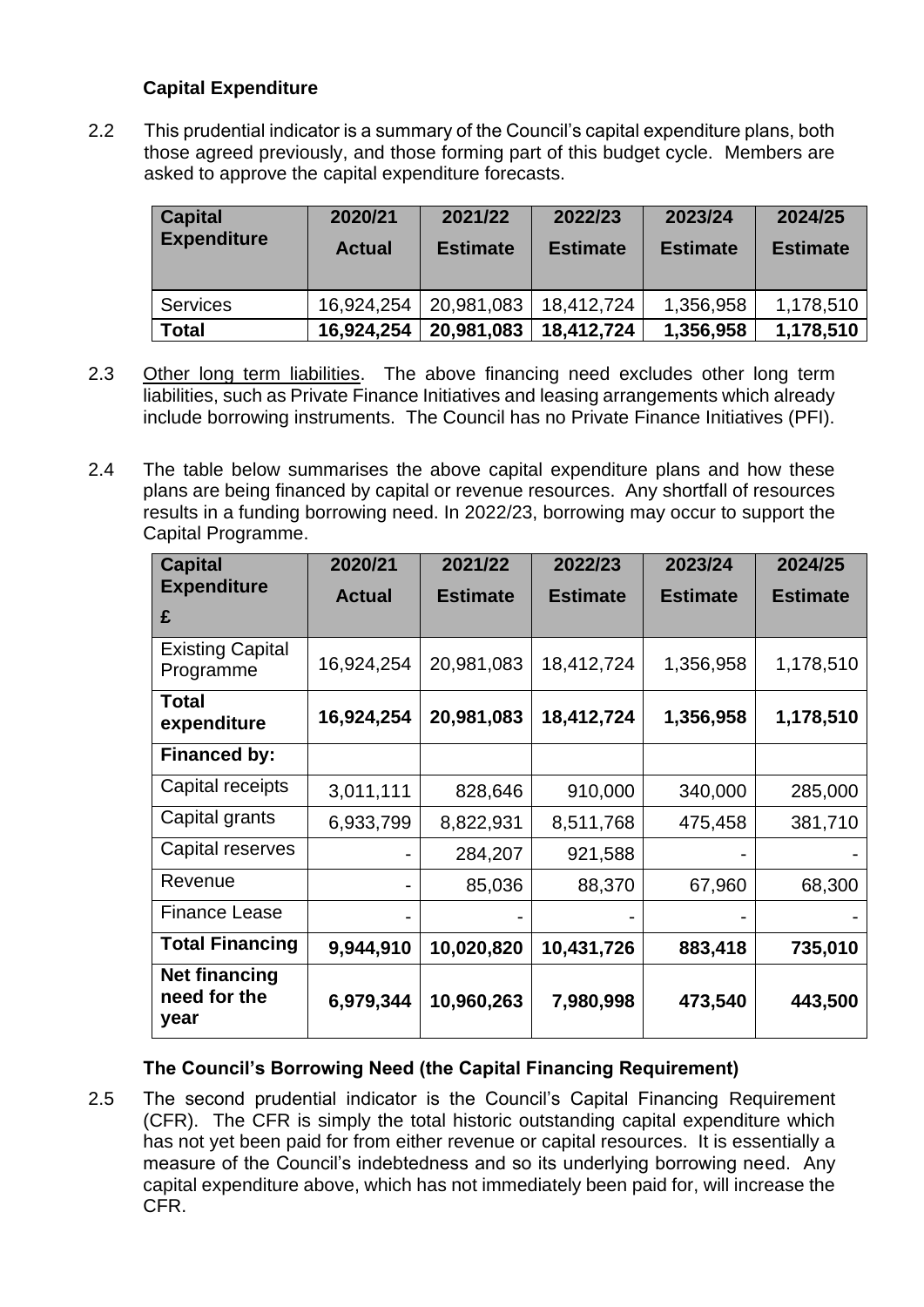- 2.6 The CFR does not increase indefinitely as the Minimum Revenue Provision (MRP) is a statutory annual revenue charge which broadly reduces the indebtedness in line with each assets life, and so charges the economic consumption of capital assets as they are used.
- 2.7 The CFR is detailed in the table below and for 2022/23 the underlying need for the Council to borrow is £67,441,182. This is a combination of numerous projects the Council is committed to delivering in the 4 Year Capital Programme and significant schemes that contribute to this area are the development of the Treadmills site and the Crematorium. The CFR provides the Council with the flexibility to use borrowing to support the capital programme if it chooses to do so but still allows the use of surplus funds if available; this is known as internal borrowing. If external borrowing is taken, consideration is given to the Treasury Management environment to ensure that the best option is achieved in relation to interest rates in the short and long term.
- 2.8 The Capital Financing Requirement (CFR) includes any other long term liabilities (e.g. Private Finance Initiative schemes (PFI), finance leases). Whilst these increase the CFR, and therefore the Council's borrowing requirement, these types of scheme include a borrowing facility and so the Council is not required to separately borrow for these schemes. The Council currently has no such Private Finance Initiative schemes or Finance Leases.

|                                                                           | 2020/21       | 2021/22         | 2022/23         | 2023/24         | 2024/25         |  |  |
|---------------------------------------------------------------------------|---------------|-----------------|-----------------|-----------------|-----------------|--|--|
|                                                                           | <b>Actual</b> | <b>Estimate</b> | <b>Estimate</b> | <b>Estimate</b> | <b>Estimate</b> |  |  |
| <b>Capital Financing Requirement</b>                                      |               |                 |                 |                 |                 |  |  |
| <b>Capital Financing</b><br><b>Requirement B/F</b>                        | 41,736,787    | 48,716,131      | 59,676,394      | 67,441,182      | 67,577,602      |  |  |
| <b>CFR - Services</b>                                                     | 6,979,344     | 10,960,263      | 7,764,788       | 473,540         | 443,500         |  |  |
| <b>Total CFR C/F</b>                                                      | 48,716,131    | 59,676,394      | 67,441,182      | 67,577,602      | 67,678,972      |  |  |
| <b>Movement in the Capital</b><br><b>Financing Requirement</b>            | 6,979,344     | 10,960,263      | 7,764,788       | 136,420         | 101,370         |  |  |
|                                                                           |               |                 |                 |                 |                 |  |  |
| Movement in Capital Financing Requirement represented by                  |               |                 |                 |                 |                 |  |  |
| Net financing need for the<br>year (above)                                | 6,979,344     | 10,960,263      | 7,980,998       | 473,540         | 443,500         |  |  |
| <b>Less Minimum Revenue</b><br>Provision and other<br>financing movements |               | ۰               | (216, 210)      | (337, 120)      | (342, 130)      |  |  |
| <b>Movement in the Capital</b><br><b>Financing Requirement</b>            | 6,979,344     | 10,960,263      | 7,764,788       | 136,420         | 101,370         |  |  |

2.9 The Council is asked to approve the CFR projections below:-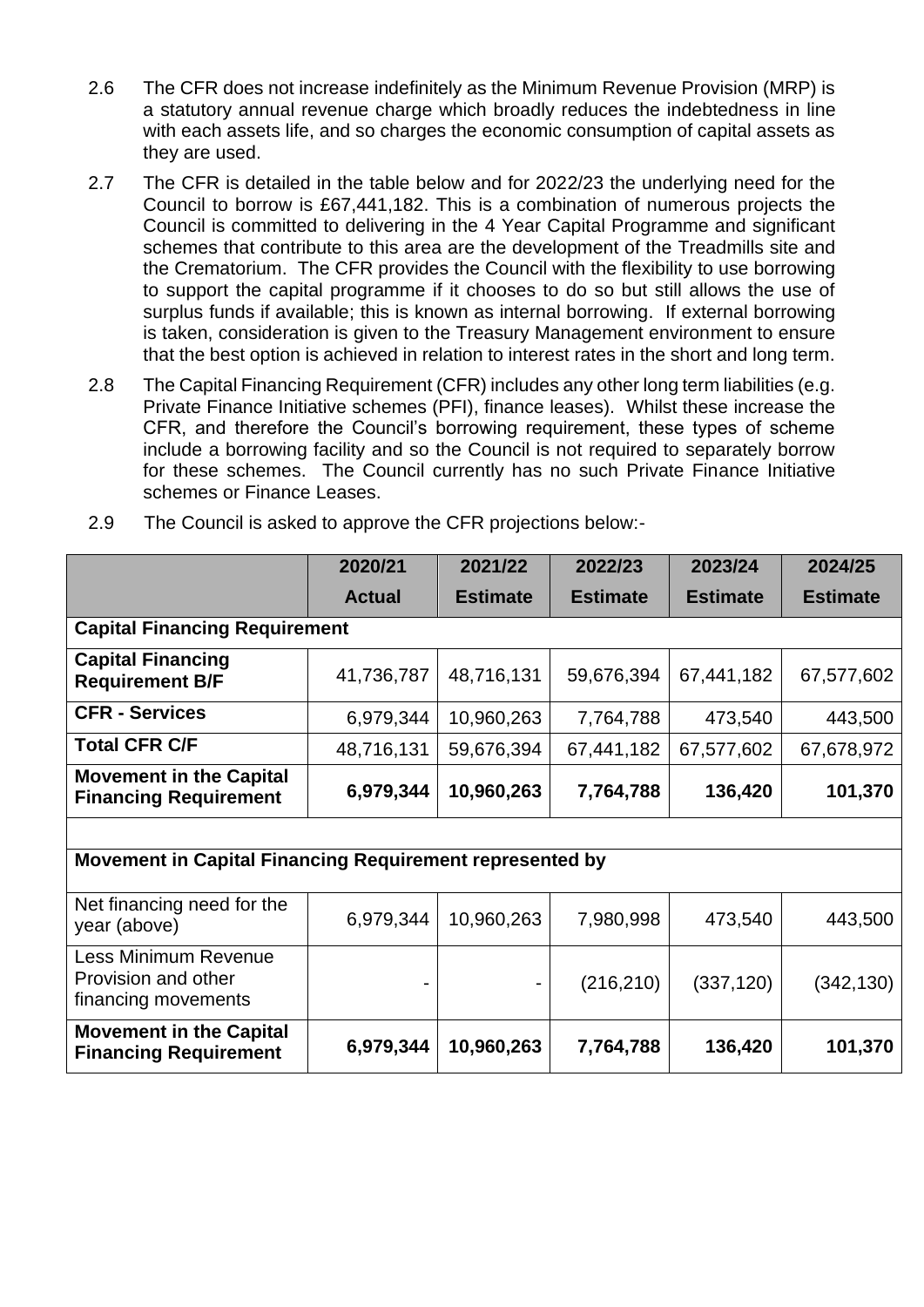#### **Minimum Revenue provision (MRP) Policy Statement**

- 2.10 It is a statutory requirement that the Council reports on the Minimum Revenue Position and explains this policy. The Minimum Revenue Provision Policy describes that the Council is required to pay off an element of the accumulated General Fund capital spend each year, the Capital Financing Requirement (CFR) through a revenue charge known as the Minimum Revenue Provision (MRP). The Council is also allowed to undertake additional voluntary payments if required. This is known as the Voluntary Revenue Provision (VRP).
- 2.11 The Department of Levelling Up, Housing and Communities (DLUHC) regulations have been issued which require the Full Council to approve a Minimum Revenue Provision (MRP) Statement in advance of each year.
- 2.12 For capital expenditure incurred before 1 April 2008, or which in the future will be Supported Capital Expenditure, the Minimum Revenue Provision policy will be:
	- **Based on Capital Financing Requirement** (CFR) Minimum Revenue Provision (MRP) will be based on the Capital Financing Requirement. This option provides for an approximate 4% reduction in the borrowing need (Capital Financing Requirement) each year.
- 2.13 Hambleton District Council does not hold debt older than 1 April 2008 so therefore MRP on capital expenditure above is not applicable. The Council's MRP policy elected is the Asset Life method for all its debt from 1 April 2008.
	- **Asset Life Method** Minimum Revenue Provision will be based on the estimated life of the assets, in accordance with the regulations (this option must be applied for any expenditure capitalised under a Capitalisation Direction). This will provide a reduction in the borrowing need over approximately the asset's life.
- 2.14 In addition, where repayments are included in annual Private Finance Initiative schemes or finance leases then this will be applied as the Minimum Revenue Provision (MRP).
- 2.15 The Capital Financing Requirement for the loan to the local Housing Association at the beginning of 2022/23 is £33,600,000. The agreement with the local Housing Association states they will make bullet repayments to the Council at years 5, 10, 15, 20 and 25. The bullet repayments made throughout the life of the loan will be set aside by the Council when received to ensure that prudent provision is made for regular repayment.
- 2.16 MRP Overpayments A change introduced by the revised DLUHC MRP Guidance was the allowance that any charges made over the statutory minimum revenue provision (MRP), voluntary revenue provision or overpayments, can, if needed, be reclaimed in later years if deemed necessary or prudent. In order for these sums to be reclaimed for use in the budget, this policy must disclose the cumulative overpayment made each year. This does not apply to Hambleton District Council since up until the 31 March 2021 the total VRP overpayments were £0m.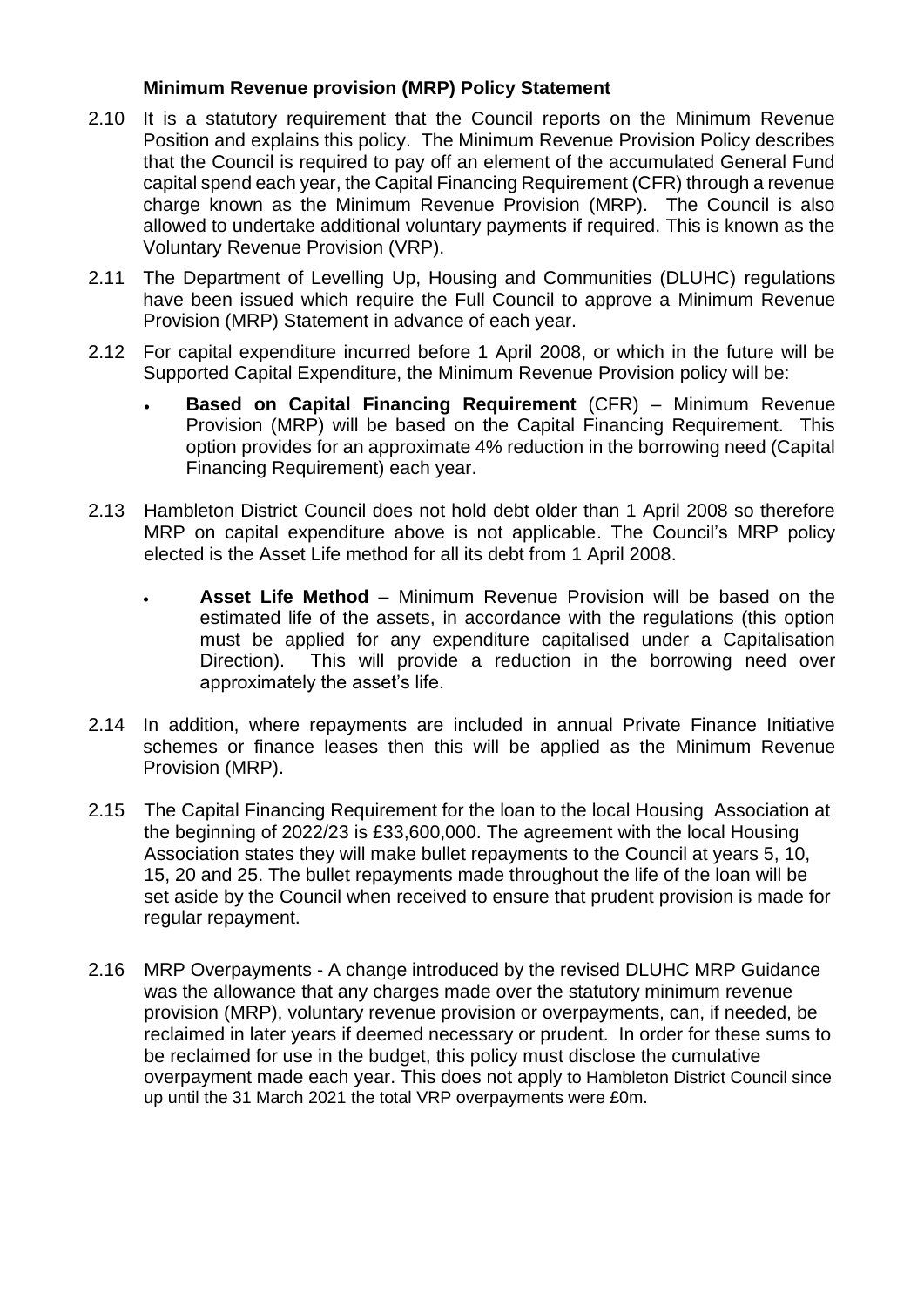### **Core funds and expected investment balances**

2.17 The application of resources (capital receipts, reserves etc.) to either finance capital expenditure or other budget decisions to support the revenue budget will have an ongoing impact on investments unless resources are supplemented each year from new sources (asset sales etc.). Detailed below are estimates of the year end balances for each resource and anticipated day to day cash flow balances.

| <b>Year End</b>                | 2020/21       | 2021/22         | 2022/23         | 2023/24         | 2024/25         |
|--------------------------------|---------------|-----------------|-----------------|-----------------|-----------------|
| <b>Resources</b>               | <b>Actual</b> | <b>Estimate</b> | <b>Estimate</b> | <b>Estimate</b> | <b>Estimate</b> |
| Fund<br>balances /<br>reserves | 19,485,498    | 11,654,530      | 8,641,854       | 8,165,741       | 8,131,854       |
| Capital<br>receipts            | 1,738,646     | 910,000         | 340,000         | 285,000         | 10,000          |
| <b>Provisions</b>              | 948,00        | 800,000         | 800,000         | 800,000         | 800,000         |
| Other                          | 18,872,881    | 11,141,000      | 9,010,000       | 9,010,000       | 9,010,000       |
| <b>Total core</b><br>funds     | 41,045,025    | 24,505,530      | 18,791,854      | 18,260,741      | 17,951,854      |
| Under/over<br>borrowing        | 21,016,131    | 21,016,131      | 18,299,921      | 17,962,801      | 17,620,671      |
| <b>Expected</b><br>investments | 20,028,894    | 3,489,399       | 491,933         | 297,940         | 331,183         |

### **Affordability Prudential Indicators**

- 2.18 The previous sections cover the overall capital and control of borrowing prudential indicators, but within this framework prudential indicators are required to assess the affordability of the capital investment plans. These provide an indication of the impact of the capital investment plans on the Council's overall finances. The Council is asked to approve the following indicators:
- 2.19 **Ratio of financing costs to net revenue stream.** This indicator identifies the trend in the cost of capital (borrowing and other long term obligation costs) against the net revenue stream.

| $\frac{9}{6}$   | 2020/21       | 2021/22         | 2022/23         | 2023/24         | 2024/25         |
|-----------------|---------------|-----------------|-----------------|-----------------|-----------------|
|                 | <b>Actual</b> | <b>Estimate</b> | <b>Estimate</b> | <b>Estimate</b> | <b>Estimate</b> |
| <b>Services</b> | 4.42%         | 7.22%           | 8.24%           | $9.31\%$        | 9.74%           |
| <b>Total</b>    | 4.42%         | 7.22%           | 8.24%           | 9.31%           | 9.74%           |

2.20 The estimates of financing costs include current commitments and the proposals in this budget report.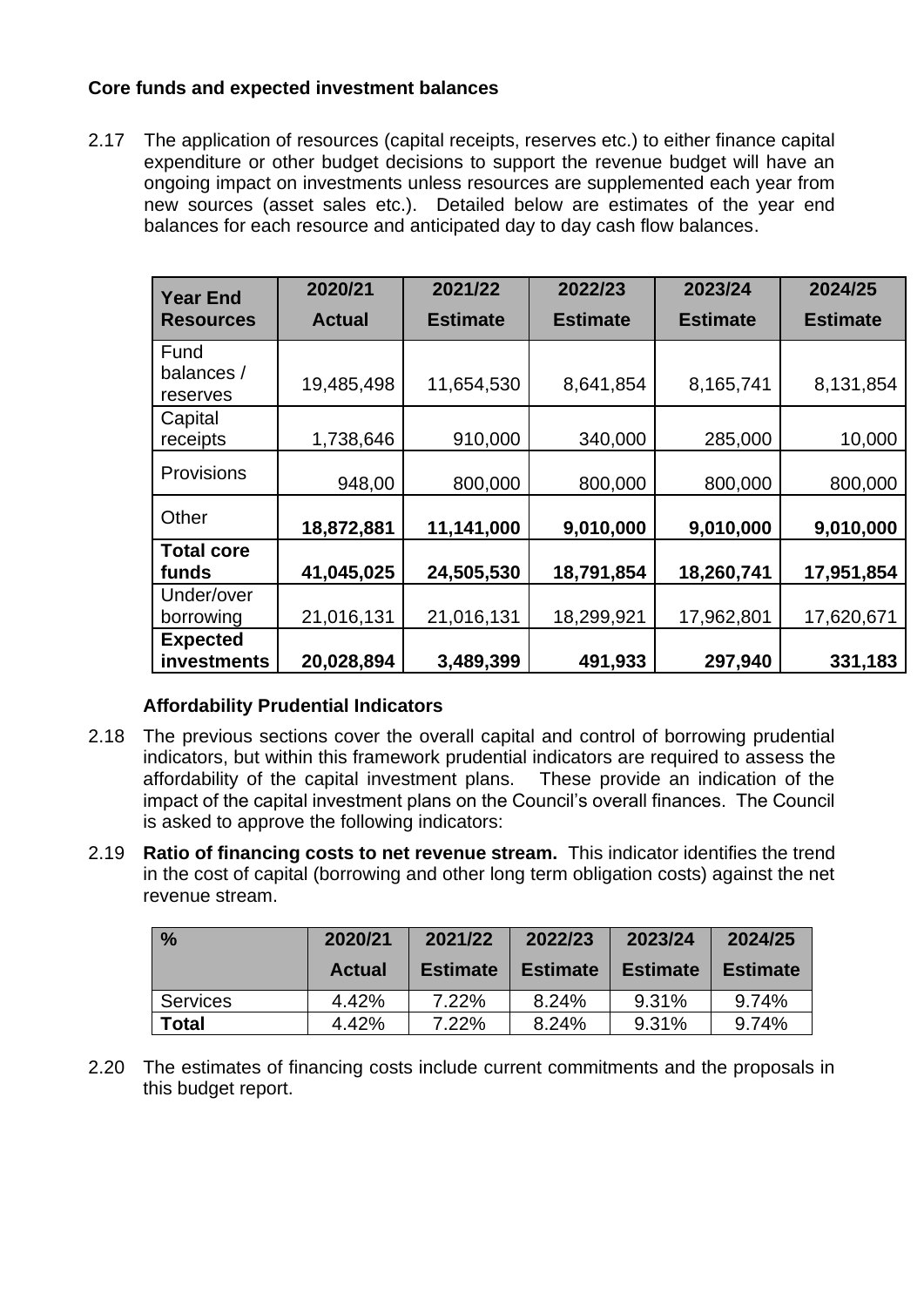## **3.0 BORROWING:**

3.1 The capital expenditure plans set out in Section 2 provide details of the service activity of the Council. The treasury management function ensures that the Council's cash is organised in accordance with the the relevant professional codes, so that sufficient cash is available to meet this service activity and the Council's capital strategy. This will involve both the organisation of the cash flow and, where capital plans require, the organisation of approporiate borrowing facilities. The strategy covers the relevant treasury/prudential indicators, the current and projected debt positions and the annual investment strategy.

### 3.2 **Current Portfolio Position**

3.2.1 The overall treasury position as at 31 March 2021 and for the position as at 31 December 2021 are shown below for both borrowing and investments.

| <b>TREASURY PORTFOLIO</b>                        |                           |                           |                            |                            |  |  |
|--------------------------------------------------|---------------------------|---------------------------|----------------------------|----------------------------|--|--|
|                                                  | <b>Actual</b><br>31.03.21 | <b>Actual</b><br>31.03.21 | <b>Current</b><br>31.12.21 | <b>Current</b><br>31.12.21 |  |  |
|                                                  | £000                      | $\frac{9}{6}$             | £000                       | $\frac{9}{6}$              |  |  |
| <b>Treasury Investments</b>                      |                           |                           |                            |                            |  |  |
| <b>Banks</b>                                     | 11,530                    | 100                       | 8,310                      | 43                         |  |  |
| <b>Money Market Funds</b>                        |                           |                           | 10,800                     | 57                         |  |  |
| <b>Total Treasury Investments</b>                | 11,530                    | 100                       | 19,110                     | 100                        |  |  |
| <b>Treasury External Borrowing</b>               |                           |                           |                            |                            |  |  |
| <b>Local Authorities</b>                         |                           |                           |                            |                            |  |  |
| <b>Public Works Loan Board</b>                   | 27,700                    | 100                       | 26,500                     | 100                        |  |  |
| <b>Total External Borrowing</b>                  | 27,700                    | 100                       | 26,500                     | 100                        |  |  |
| <b>Net Treasury Investments /</b><br>(Borrowing) | (16, 170)                 |                           | (7, 390)                   |                            |  |  |

3.2.2 The Council's forward projections are summarised below. The table shows the actual external debt (the treasury management operations), against the underlying capital borrowing need the Capital Financing Requirement (CFR), highlighting any over or under borrowing. The actual position for 2020/21 and the estimated position for future years is reflected in the table below: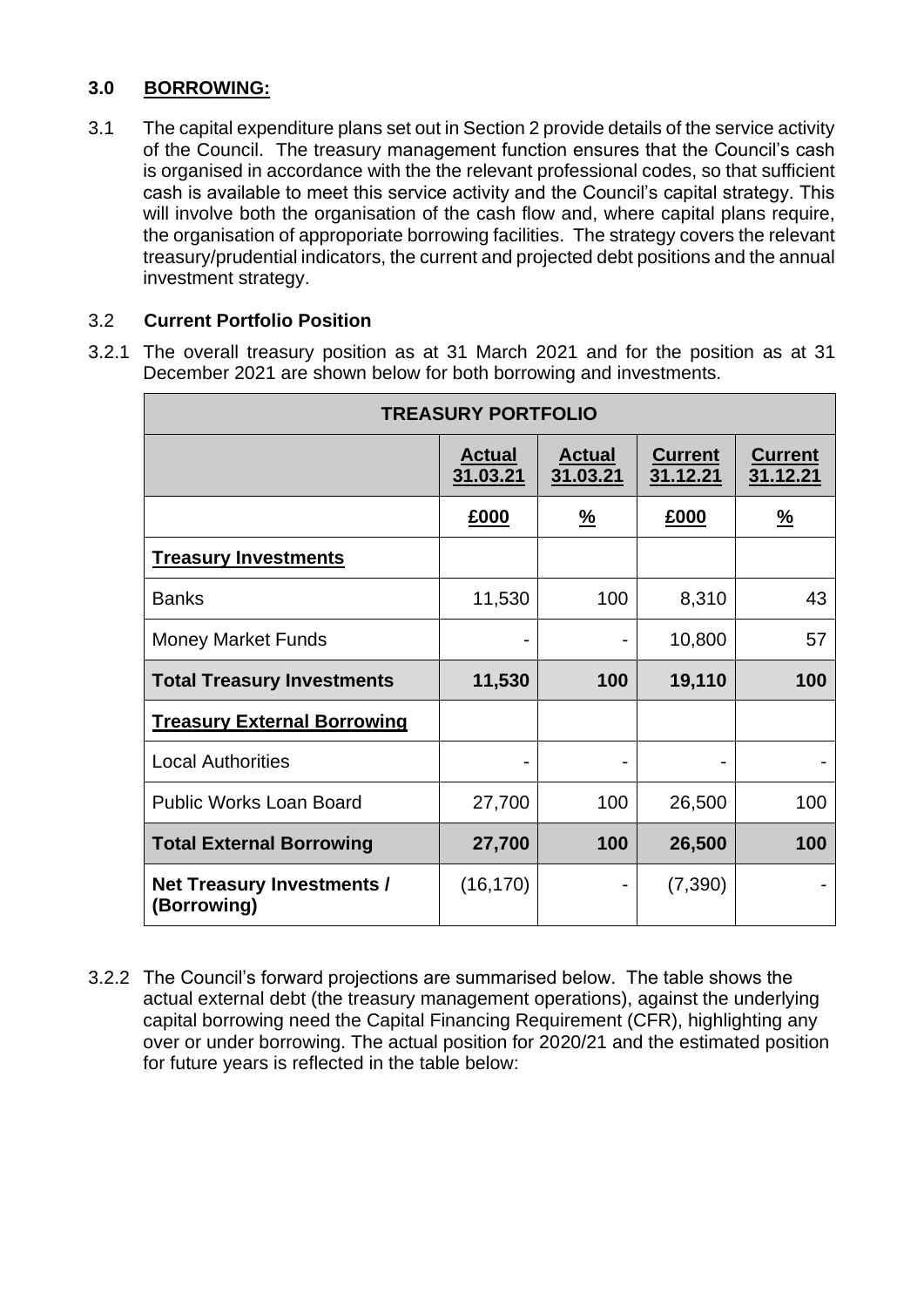| £                                                            | 2020/21       | 2021/22         | 2022/23         | 2023/24         | 2024/25         |
|--------------------------------------------------------------|---------------|-----------------|-----------------|-----------------|-----------------|
|                                                              | <b>Actual</b> | <b>Estimate</b> | <b>Estimate</b> | <b>Estimate</b> | <b>Estimate</b> |
| <b>External Debt</b>                                         |               |                 |                 |                 |                 |
| Debt at 1 April                                              | 27,700,000    | 27,700,000      | 38,660,263      | 49,141,261      | 49,614,801      |
| Expected<br>change in Debt                                   | -             | 10,960,263      | 10,480,998      | 473,540         | 443,500         |
| <b>Actual gross</b><br>debt at 31<br><b>March</b>            | 27,700,000    | 38,660,263      | 49,141,261      | 49,614,801      | 50,058,031      |
| <b>The Capital</b><br><b>Financing</b><br><b>Requirement</b> | 48,716,131    | 59,676,394      | 67,441,182      | 67,577,602      | 67,678,972      |
| Under / (over)<br>borrowing                                  | 21,016,131    | 21,016,131      | 18,299,921      | 17,962,801      | 17,620,671      |

- 3.2.3 Within the range of prudential indicators there are a number of key indicators to ensure that the Council operates its activities within well defined limits. One of these is that the Council needs to ensure that its gross debt, does not, except in the short term, exceed the total of the Capital Financing Requirement (CFR) in the preceding year plus the estimates of any additional CFR for 2022/23 and the following two financial years. This allows some flexibility for limited early borrowing for future years, however, ensures that borrowing is not undertaken for revenue or speculative purposes.
- 3.2.4 The Interim Director of Finance (Section 151 Officer) reports that the Council complied with this prudential indicator in the current year and does not envisage difficulties for the future. This view takes into account current commitments, existing plans, and the proposals in the budget report.

#### 3.3 **Treasury Indicators: Limits to Borrowing Activity**

3.3.1 **The Operational Boundary.** This is the limit beyond which external debt is not normally expected to exceed. In most cases, this would be a similar figure to the Capital Financing Requirement (CFR), but may be lower or higher depending on the levels of actual debt and the ability to fund under-borrowing by other cash resources.

| <b>Operational</b><br>boundary | 2021/22<br><b>Estimate</b> | 2022/23<br><b>Estimate</b> | 2023/24<br><b>Estimate</b> | 2024/25<br><b>Estimate</b> |
|--------------------------------|----------------------------|----------------------------|----------------------------|----------------------------|
| Debt                           | 67,500,000                 | 69,000,000                 | 69,000,000                 | 69,000,000                 |
| Other long term<br>liabilities | 800,000                    | 800,000                    | 800,000                    | 800,000                    |
| <b>Total</b>                   | 68,300,000                 | 69,800,000                 | 69,800,000                 | 69,800,000                 |

3.3.2 **The Authorised Limit for external debt.** This key prudential indicator represents a control on the maximum level of borrowing. This represents a legal limit beyond which external debt is prohibited, and this limit needs to be set or revised by the full Council. It reflects the level of external debt which, while not desired, could be afforded in the short term, but is not sustainable in the longer term.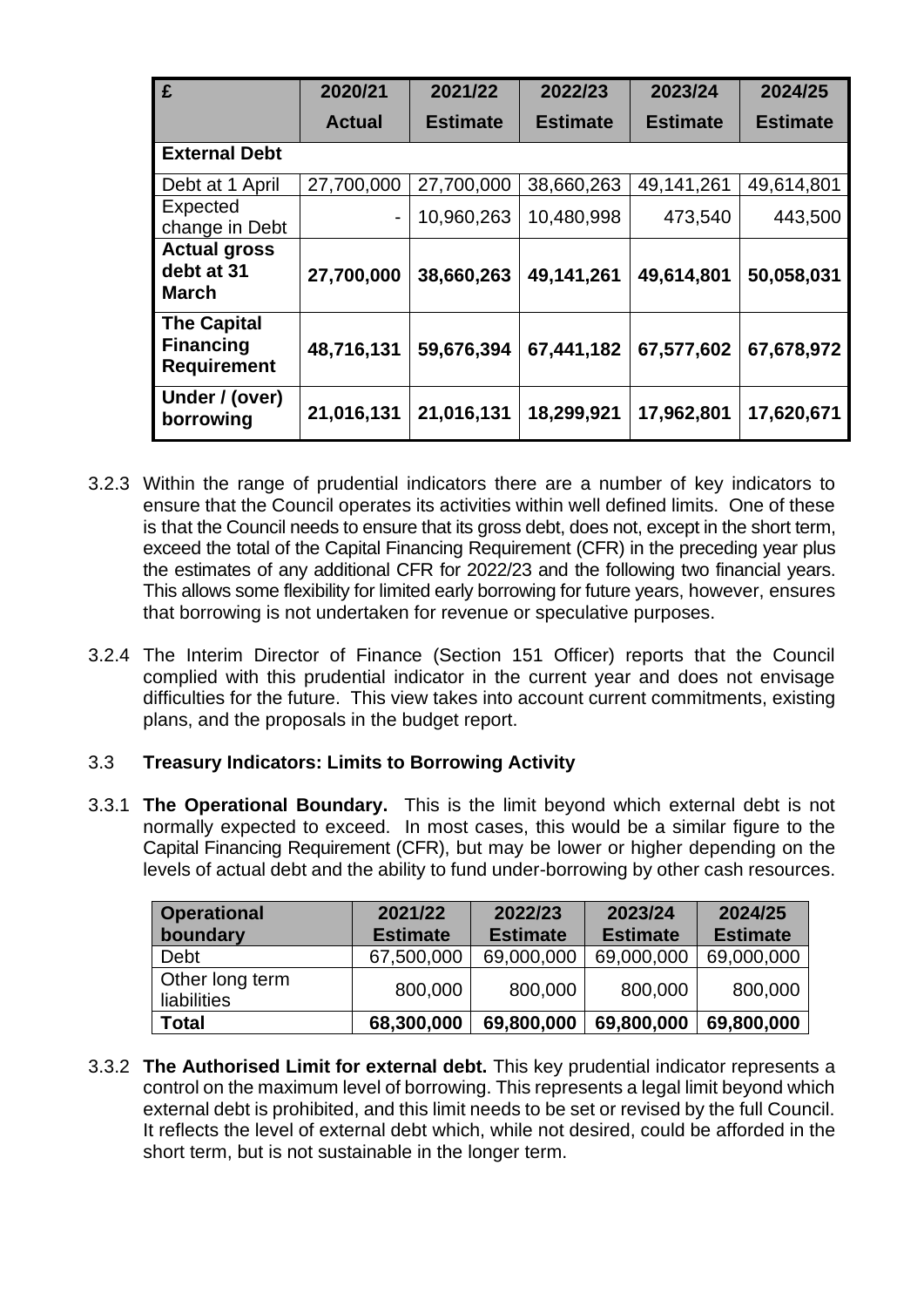- 1. This is the statutory limit determined under section 3 (1) of the Local Government Act 2003. The Government retains an option to control either the total of all councils' plans, or those of a specific council, although this power has not yet been exercised.
- 2. The Council is asked to approve the following Authorised Limit:

| <b>Authorised limit £</b>             | 2021/22<br><b>Estimate</b> | 2022/23<br><b>Estimate</b> | 2023/24<br><b>Estimate</b> | 2024/25<br><b>Estimate</b> |
|---------------------------------------|----------------------------|----------------------------|----------------------------|----------------------------|
| Debt                                  | 71,000,000                 | 71,000,000                 | 71,000,000                 | 71,000,000                 |
| Other long term<br><b>liabilities</b> | 1,000,000                  | 1,000,000                  | 1,000,000                  | 1,000,000                  |
| Total                                 | 72,000,000                 | 72,000,000                 | 72,000,000                 | 72,000,000                 |

#### 3.4 **Prospects for Interest Rates and Economic Background**

3.4.1 The Council has appointed Link Group as its treasury advisor and part of their service is to assist the Council to formulate a view on interest rates. The following table gives Link Groups central view.

| <b>Annual</b><br>Average<br>% | <b>Bank Rate</b><br>$\frac{0}{0}$ | <b>PWLB Borrowing Rates %</b><br>(including certainty rate adjustment) |         |         |         |
|-------------------------------|-----------------------------------|------------------------------------------------------------------------|---------|---------|---------|
|                               |                                   | 5 year                                                                 | 10 year | 25 year | 50 year |
| Dec 2021                      | 0.25                              | 1.40                                                                   | 1.60    | 1.80    | 1.50    |
| Mar 2022                      | 0.25                              | 1.50                                                                   | 1.70    | 1.90    | 1.70    |
| Jun 2022                      | 0.50                              | 1.50                                                                   | 1.80    | 2.00    | 1.80    |
| Sep 2022                      | 0.50                              | 1.60                                                                   | 1.80    | 2.10    | 1.90    |
| Dec 2022                      | 0.50                              | 1.60                                                                   | 1.90    | 2.10    | 1.90    |
| Mar 2023                      | 0.75                              | 1.70                                                                   | 1.90    | 2.20    | 2.00    |
| Jun 2023                      | 0.75                              | 1.80                                                                   | 2.00    | 2.20    | 2.00    |
| Sep 2023                      | 0.75                              | 1.80                                                                   | 2.00    | 2.20    | 2.00    |
| Dec 2023                      | 0.75                              | 1.80                                                                   | 2.00    | 2.30    | 2.10    |
| Mar 2024                      | 1.00                              | 1.90                                                                   | 2.10    | 2.30    | 2.10    |
| Jun 2024                      | 1.00                              | 1.90                                                                   | 2.10    | 2.40    | 2.20    |
| Sep 2024                      | 1.00                              | 1.90                                                                   | 2.10    | 2.40    | 2.20    |
| Dec 2024                      | 1.00                              | 2.00                                                                   | 2.20    | 2.50    | 2.30    |
| Mar 2025                      | 1.25                              | 2.00                                                                   | 2.30    | 2.50    | 2.30    |

- 3.4.2 Over the last two years, the coronavirus outbreak has done huge economic damage to the UK and to economies around the world. After the Bank of England took emergency action in March 2020 to cut Bank Rate to 0.10%, it left Bank Rate unchanged at its subsequent meetings until raising it to 0.25% at its meeting on 16 December 2021.
- 3.4.3 As shown in the forecast table above, the forecast for Bank Rate now includes four increases, one in December 2021 to 0.25%, then quarter 2 of 2022 to 0.50%, quarter 1 of 2023 to 0.75%, quarter 1 of 2024 to 1.00% and, finally, one in quarter 1 of 2025 to 1.25%.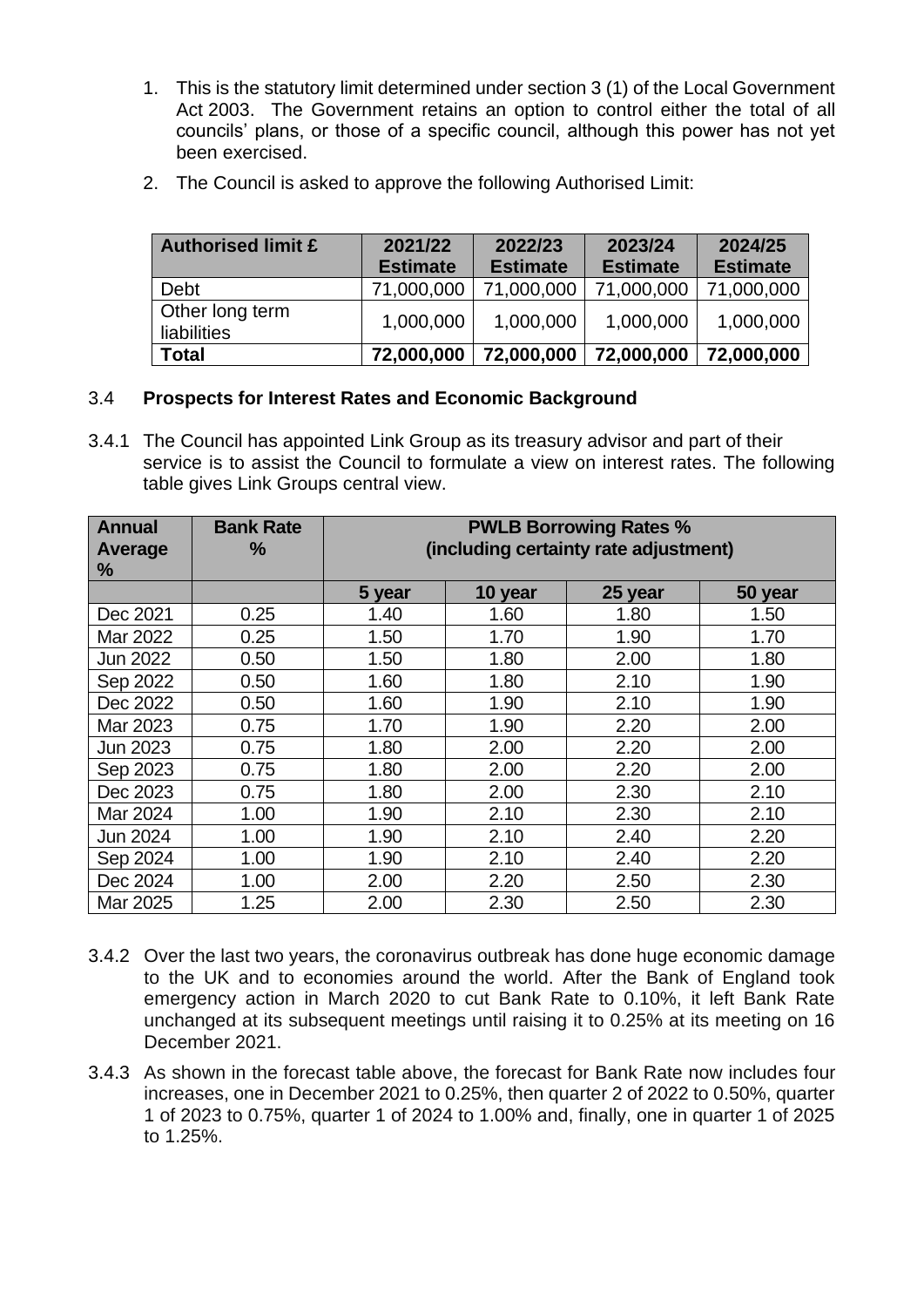### **3.4.4 Significant risks to the forecasts**

- **Mutations** of the virus render current vaccines ineffective, and tweaked vaccines to combat these mutations are delayed, or cannot be administered fast enough to prevent further lockdowns. 25% of the population not being vaccinated is also a significant risk to the NHS being overwhelmed and lockdowns being the only remaining option.
- **Labour and supply shortages** prove more enduring and disruptive and depress economic activity.
- **The Monetary Policy Committee** acts too quickly, or too far, over the next three years to raise Bank Rate and causes UK economic growth, and increases in inflation, to be weaker than we currently anticipate.
- **The Monetary Policy Committee** tightens monetary policy too late to ward off building inflationary pressures.
- **The Government** acts too quickly to cut expenditure to balance the national budget.
- **UK / EU trade arrangements**  if there was a major impact on trade flows and financial services due to complications or lack of co-operation in sorting out significant remaining issues.
- **Longer term US treasury yields** rise strongly and pull gilt yields up higher than forecast.
- **Major stock markets** e.g., in the US, become increasingly judged as being overvalued and susceptible to major price corrections. Central banks become increasingly exposed to the "moral hazard" risks of having to buy shares and corporate bonds to reduce the impact of major financial market selloffs on the general economy.
- **Geopolitical risks,** for example in Ukraine, Iran, North Korea, but also in Europe and Middle Eastern countries; on-going global power influence struggles between Russia/China/US. These could lead to increasing safe-haven flows.

#### **The balance of risks to the UK economy: -**

• The overall balance of risks to economic growth in the UK is now to the downside, including risks from Covid and its variants - both domestically and their potential effects worldwide.

#### **3.4.5 Forecasts for Bank Rate**

It is not expected that Bank Rate will go up fast after the initial rate rise as the supply potential of the economy is not likely to have taken a major hit during the pandemic: it should, therefore, be able to cope well with meeting demand after supply shortages subside over the next year, without causing inflation to remain elevated in the medium-term, or to inhibit inflation from falling back towards the Monetary Policy Committee's 2% target after the spike up to around 5%. The forecast includes four increases in Bank Rate over the three-year forecast period to March 2025, ending at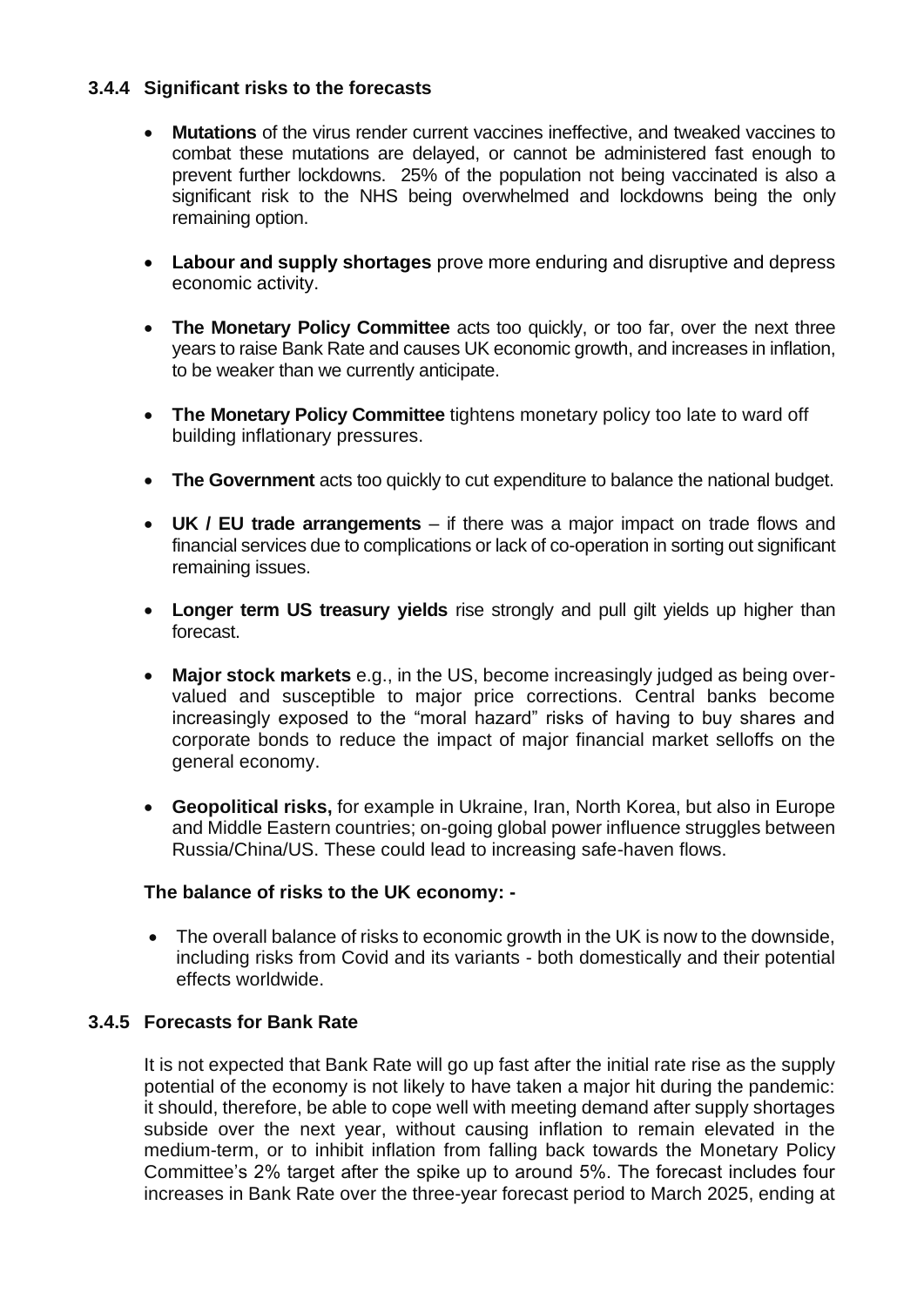1.25%. However, it is likely that these forecasts will need changing within a relatively short timeframe for the following reasons: -

- We do not know how severe an impact Omicron could have on the economy and whether there will be another lockdown or similar and, if there is, whether there would be significant fiscal support from the Government for businesses and jobs.
- There were already increasing grounds for viewing the economic recovery as running out of steam during the autumn and now into the winter. And then along came Omicron to pose a significant downside threat to economic activity. This could lead into stagflation, or even into recession, which would then pose a dilemma for the MPC as to whether to focus on combating inflation or supporting economic growth through keeping interest rates low.
- Will some current key supply shortages spill over into causing economic activity in some sectors to take a significant hit?
- Rising gas and electricity prices in October and next April and increases in other prices caused by supply shortages and increases in taxation next April, are already going to deflate consumer spending power without the MPC having to take any action on Bank Rate to cool inflation.
- On the other hand, consumers are sitting on over £160bn of excess savings left over from the pandemic so when will they spend this sum, in part or in total?
- It looks as if the economy coped well with the end of furlough on  $30<sup>th</sup>$  September. It is estimated that there were around 1 million people who came off furlough then and there was not a huge spike up in unemployment. The other side of the coin is that vacancies have been hitting record levels so there is a continuing acute shortage of workers. This is a potential danger area if this shortage drives up wages which then feed through into producer prices and the prices of services i.e., a second-round effect that the MPC would have to act against if it looked like gaining significant momentum.
- We also recognise there could be further nasty surprises on the Covid front beyond the Omicron mutation.
- If the UK invokes article 16 of the Brexit deal over the dislocation in trading arrangements with Northern Ireland, this has the potential to end up in a no-deal Brexit.

In summary, with the high level of uncertainty prevailing on several different fronts, we expect to have to revise our forecasts again - in line with whatever the new news is.

It should also be borne in mind that Bank Rate being cut to 0.25% and then to 0.10%, were emergency measures to deal with the Covid crisis hitting the UK in March 2020. At any time, the MPC could decide to simply take away such emergency cuts on no other grounds than they are no longer warranted, and as a step forward in the return to normalisation. In addition, any Bank Rate under 1% is both highly unusual and highly supportive of economic growth.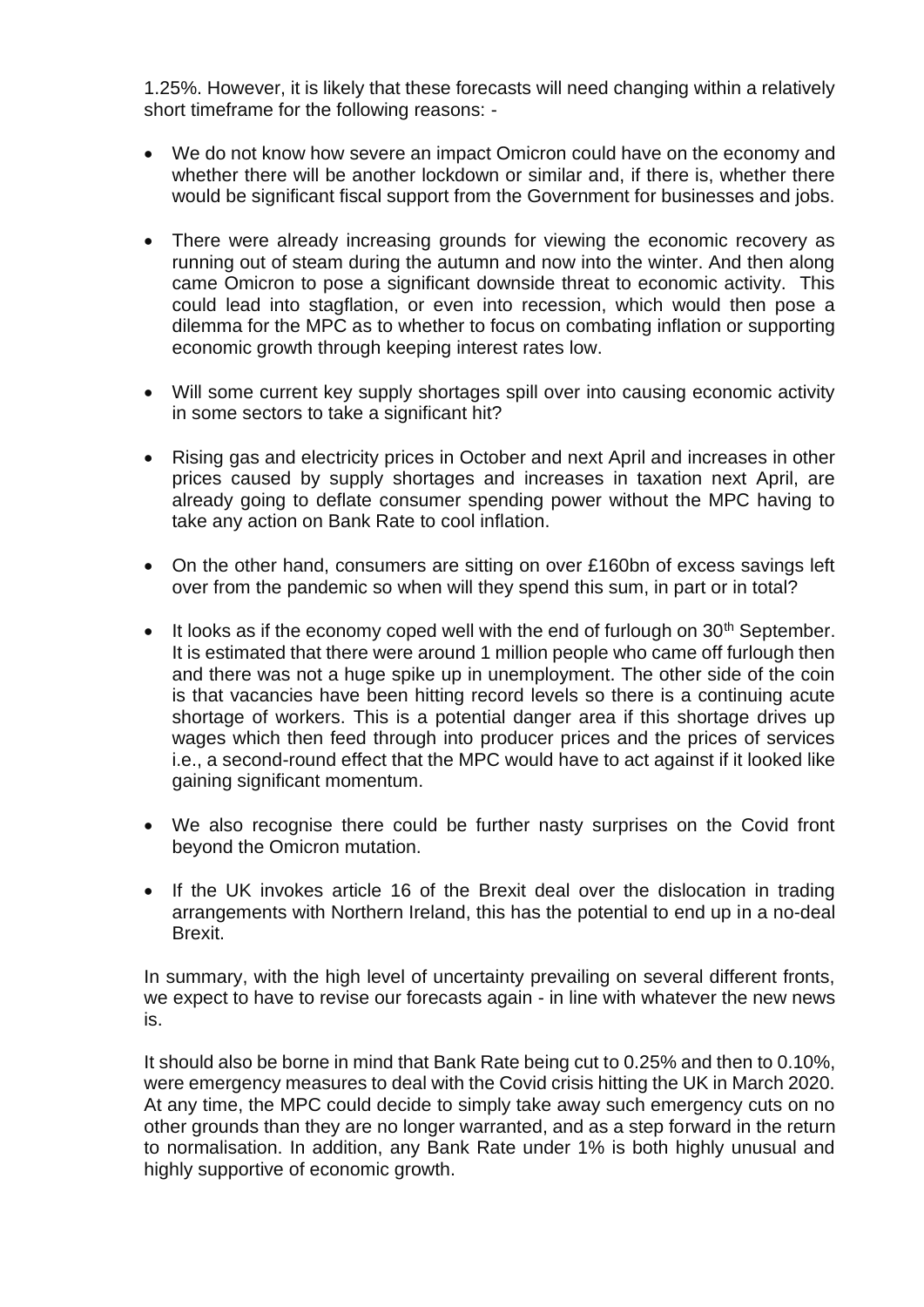### **3.4.6 Forecasts for PWLB rates and gilt and treasury yields**

Since the start of 2021, we have seen a lot of volatility in gilt yields, and hence PWLB rates. As the interest forecast table for PWLB certainty rates above shows, there is forecast to be a steady, but slow, rise in both Bank Rate and gilt yields during the forecast period to March 2025, though there will doubtless be a lot of unpredictable volatility during this forecast period.

While monetary policy in the UK will have a major impact on gilt yields, there is also a need to consider the potential impact that rising treasury yields in America could have on our gilt yields. **As an average since 2011, there has been a 75% correlation between movements in US 10-year treasury yields and UK 10-year gilt yields. This is a significant UPWARD RISK exposure to our forecasts for longer term PWLB rates. However, gilt yields and treasury yields do not always move in unison.**

#### **3.5 Investment and borrowing rates**

- **Investment returns** are expected to improve in 2022/23. However, while markets are pricing in a series of Bank Rate hikes, actual economic circumstances may see the Monetary Policy Committee fall short of these elevated expectations.
- **Borrowing interest rates** fell to historically very low rates as a result of the COVID crisis and the quantitative easing operations of the Bank of England and still remain at historically low levels. The policy of avoiding new borrowing by running down spare cash balances has served local authorities well over the last few years.
- On 25 November 2020, the Chancellor announced the conclusion to the review of margins over gilt yields for PWLB rates which had been increased by 100 bps in October 2019. The standard and certainty margins were reduced by 100 bps but a prohibition was introduced to deny access to borrowing from the PWLB for any local authority which had purchase of assets for yield in its three-year capital programme. The current margins over gilt yields are as follows: -*.*
	- **PWLB Standard Rate** is gilt plus 100 basis points (G+100bps)
	- **PWLB Certainty Rate** is gilt plus 80 basis points (G+80bps)
	- **PWLB HRA Standard Rate** is gilt plus 100 basis points (G+100bps)
	- **PWLB HRA Certainty Rate** is gilt plus 80bps (G+80bps)
	- **Local Infrastructure Rate** is gilt plus 60bps (G+60bps)
- **Borrowing for capital expenditure.** Link Groups (beyond 10 years), forecast for Bank Rate is 2.00%. As some Public Works Loan Board certainty rates are currently below 2.00%, there remains value in considering long-term borrowing from the Public Works Loan Board where appropriate. Temporary borrowing rates are likely, however, to remain near Bank Rate and may also prove attractive as part of a balanced debt portfolio. In addition, there are also some cheap alternative sources of long-term borrowing if an authority is seeking to avoid a "cost of carry" but also wishes to mitigate future re-financing risk.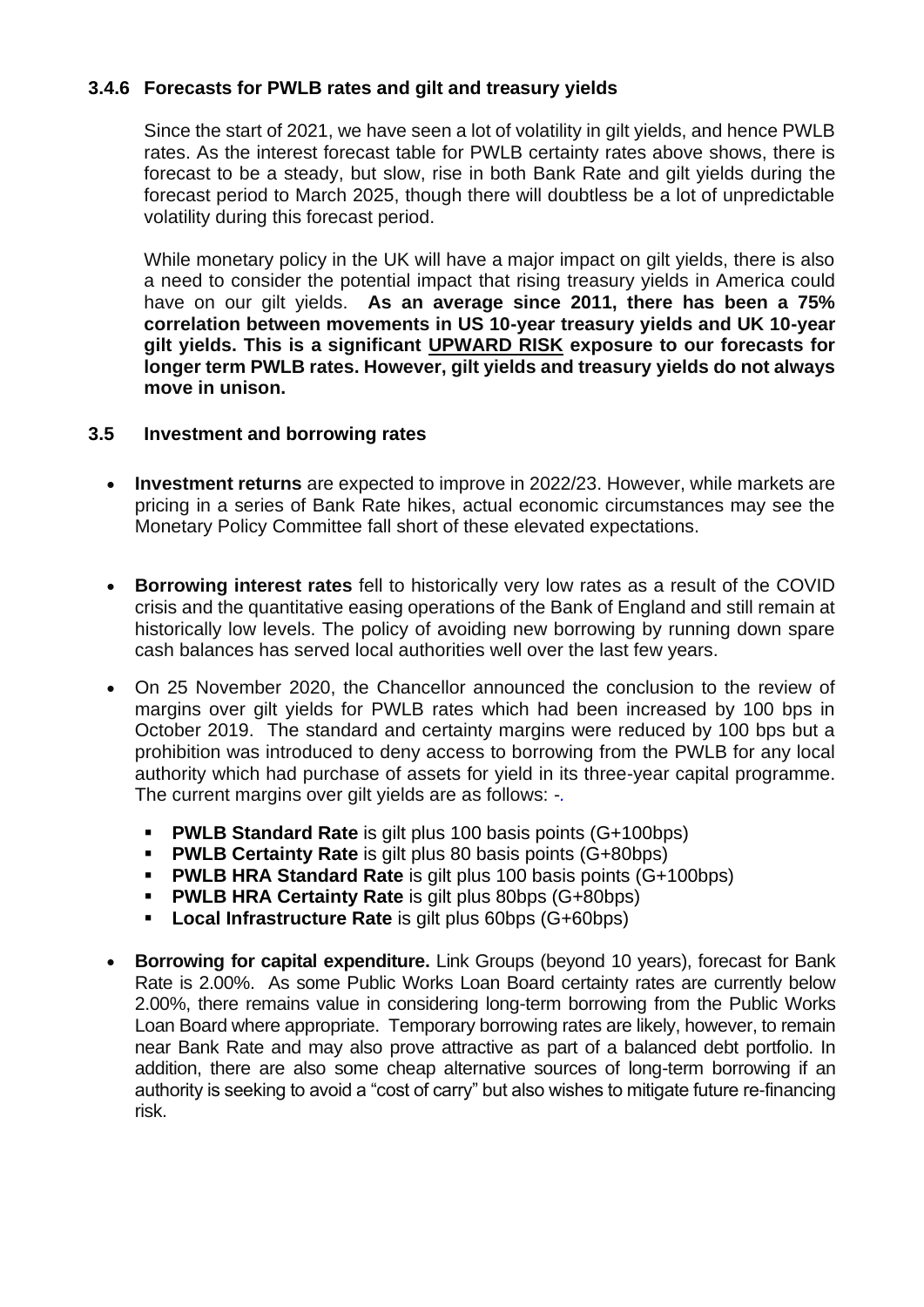• While this Council will not be able to avoid borrowing to finance new capital expenditure and the rundown of reserves, there will be a *cost of carry*, (the difference between higher borrowing costs and lower investment returns), to any new borrowing that causes a temporary increase in cash balances.

### 3.6 **Borrowing Strategy**

- 3.6.1 The Council is currently maintaining an under-borrowed position. This means that the capital borrowing need (the Capital Financing Requirement), has not been fully funded with loan debt as cash supporting the Council's reserves, balances and cash flow has been used as a temporary measure. This strategy is prudent as investment returns are low and counterparty risk is still an issue that needs to be considered.
- 3.6.2 Against this background and the risks within the economic forecast, caution will be adopted with the 2022/23 treasury operations. The Interim Director of Finance (Section 151 Officer) will monitor interest rates in financial markets and adopt a pragmatic approach to changing circumstances:
	- if it was felt that there was a significant risk of a sharp FALL in borrowing rates then borrowing will be postponed.
	- if it was felt that there was a significant risk of a much sharper RISE in borrowing rates than that currently forecast, perhaps arising from an acceleration in the rate of increase in central rates in the USA and UK, an increase in world economic activity or a sudden increase in inflation risks, then the portfolio position will be re-appraised. Most likely, fixed rate funding will be drawn whilst interest rates are lower than they are projected in the next few years.

Any decisions will be reported to Cabinet at the next available opportunity.

# **3.7 Policy on Borrowing in Advance of Need**

3.7.1 The Council will not borrow more than or in advance of its needs purely in order to profit from the investment of the extra sums borrowed. Any decision to borrow in advance will be within forward approved Capital Financing Requirement estimates, and will be considered carefully to ensure that value for money can be demonstrated and that the Council can ensure the security of such funds.

Borrowing in advance will be made within the constraints that:

- The authority would not look to borrow more than 12 months in advance of need.
- 3.7.2 Risks associated with any borrowing in advance activity will be subject to prior appraisal and subsequent reporting through the quarterly, mid-year or annual reporting mechanism.

### **3.8 Debt Rescheduling**

3.8.1 Rescheduling of current borrowing in our debt portfolio is unlikely to occur as there is still a very large difference between premature redemption rates and new borrowing rates, even though the general margin of PWLB rates over gilt yields was reduced by 100 bps in November 2020.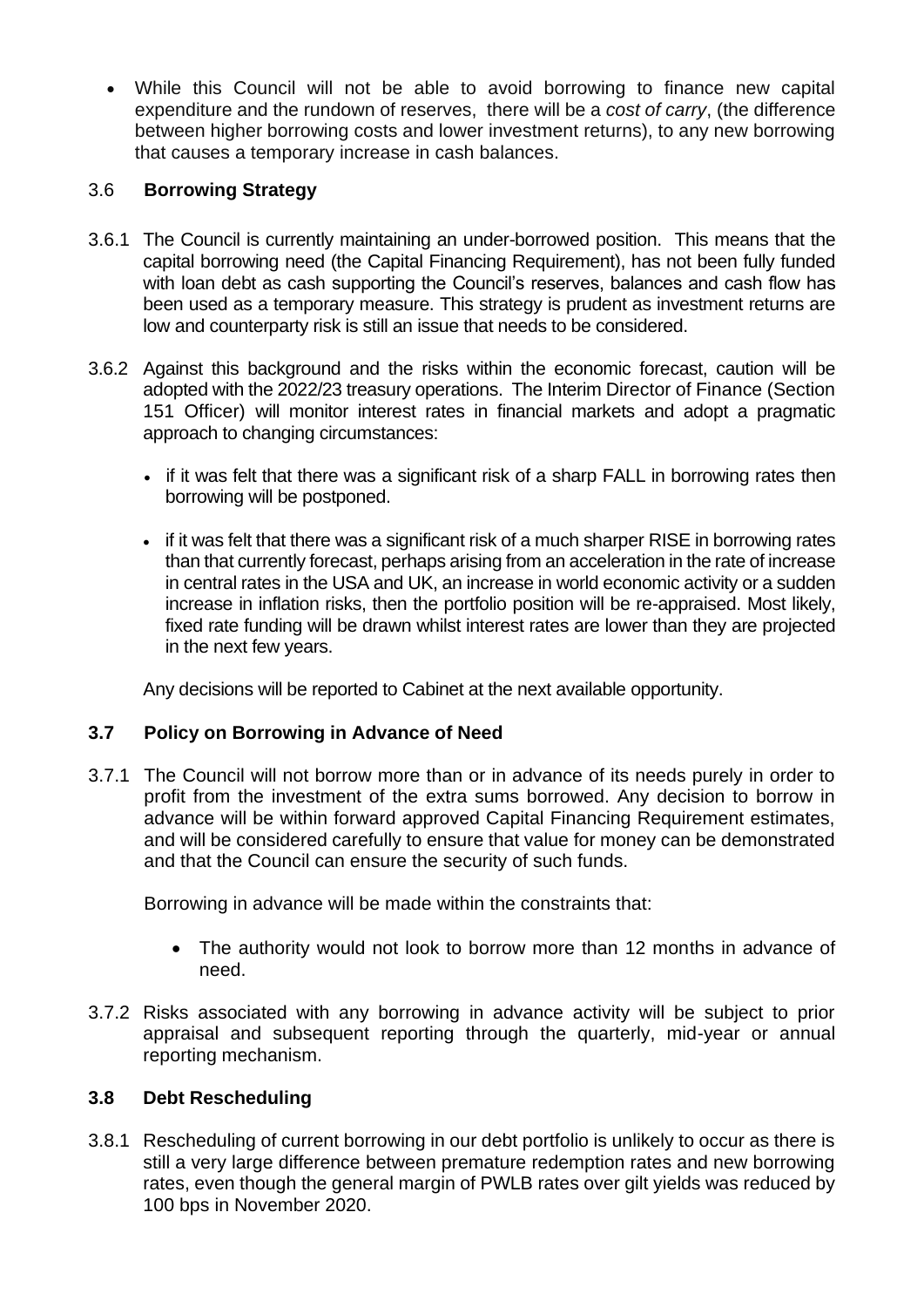3.8.2 All rescheduling will be reported to Cabinet, at the earliest meeting following its action.

#### **3.9 New financial institutions as a source of borrowing and / or types of borrowing**

- 3.9.1 Currently the Public Works Loan Board (PWLB) Certainty Rate is set at gilts + 80 basis points. However, consideration may still need to be given to sourcing funding from the following sources for the following reasons:
	- Local authorities (primarily shorter dated maturities out to 3 years or so still cheaper than Certainty Rate)
	- Financial institutions (primarily insurance companies and pension funds but also some banks, out of forward dates where the objective is to avoid a "cost of carry" or to achieve refinancing certainty over the next few years)
	- Municipal Bonds Agency
- 3.9.2 The Coucnil's treasury management advisors, Link Group, will keep the Council informed as to the relative merits of each of these alternative funding sources.

#### **3.10 Approved Sources of Long and Short term Borrowing**

3.10.1 The Council has the following sources and types of funding available to use when necessary:

| <b>Approved Sources of Long and Short term Borrowing</b> |              |                 |  |  |  |
|----------------------------------------------------------|--------------|-----------------|--|--|--|
| <b>On Balance Sheet</b>                                  | <b>Fixed</b> | <b>Variable</b> |  |  |  |
| <b>PWLB</b>                                              |              |                 |  |  |  |
| Municipal bond agency                                    |              |                 |  |  |  |
| Local authorities                                        |              |                 |  |  |  |
| <b>Banks</b>                                             |              |                 |  |  |  |
| Pension funds                                            |              |                 |  |  |  |
| Insurance companies                                      |              |                 |  |  |  |
| UK Infrastructure Bank                                   |              |                 |  |  |  |
| Market (long-term)                                       |              |                 |  |  |  |
| Market (temporary)                                       |              |                 |  |  |  |
| Market (LOBOs)                                           |              |                 |  |  |  |
| <b>Stock issues</b>                                      |              |                 |  |  |  |
| Local temporary                                          |              |                 |  |  |  |
| <b>Local Bonds</b>                                       |              |                 |  |  |  |
| Local authority bills                                    |              |                 |  |  |  |
| Overdraft                                                |              |                 |  |  |  |
| <b>Negotiable Bonds</b>                                  |              |                 |  |  |  |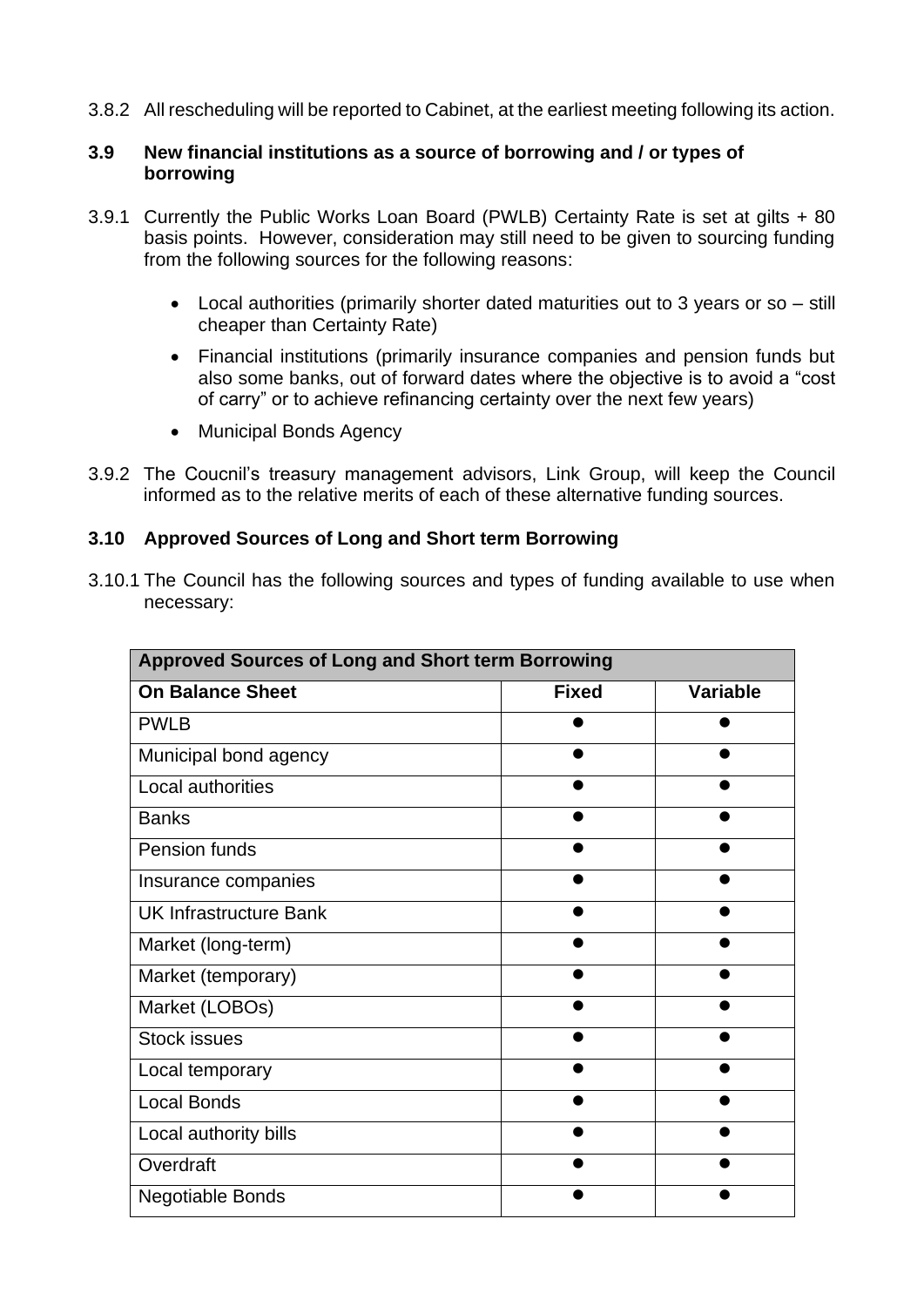| Internal (capital receipts & revenue<br>balances) |  |
|---------------------------------------------------|--|
| <b>Commercial Paper</b>                           |  |
| <b>Medium Term Notes</b>                          |  |
| Finance leases                                    |  |

### **3.11 Maturity structure of borrowing**

3.11.1 These gross limits are set to reduce the Council's exposure to large fixed rate sums falling due for refinancing, and are required for upper and lower limits.

The Council is asked to approve the following treasury indicators and limits, the Council currently only has fixed interest rate borrowing:

| Maturity structure of fixed interest rate borrowing 2022/23    |       |              |  |  |  |
|----------------------------------------------------------------|-------|--------------|--|--|--|
|                                                                | Lower | <b>Upper</b> |  |  |  |
| Under 12 months                                                | 0%    | 100%         |  |  |  |
| 12 months to 2 years                                           | 0%    | 100%         |  |  |  |
| 2 years to 5 years                                             | $0\%$ | 100%         |  |  |  |
| 5 years to 10 years                                            | 0%    | 100%         |  |  |  |
| 10 years to 20 years                                           | 0%    | 100%         |  |  |  |
| 20 years to 30 years                                           | 0%    | 100%         |  |  |  |
| 30 years to 40 years                                           | 0%    | 100%         |  |  |  |
| 40 years to 50 years                                           | 0%    | 100%         |  |  |  |
| Maturity structure of variable interest rate borrowing 2022/23 |       |              |  |  |  |
|                                                                | Lower | Upper        |  |  |  |
| Under 12 months                                                | 0%    | 100%         |  |  |  |
| 12 months to 2 years                                           | 0%    | 100%         |  |  |  |
| 2 years to 5 years                                             | 0%    | 100%         |  |  |  |
| 5 years to 10 years                                            | 0%    | 100%         |  |  |  |
| 10 years to 20 years                                           | 0%    | 100%         |  |  |  |
| 20 years to 30 years                                           | 0%    | 100%         |  |  |  |
| 30 years to 40 years                                           | 0%    | 100%         |  |  |  |
| 40 years to 50 years                                           | 0%    | 100%         |  |  |  |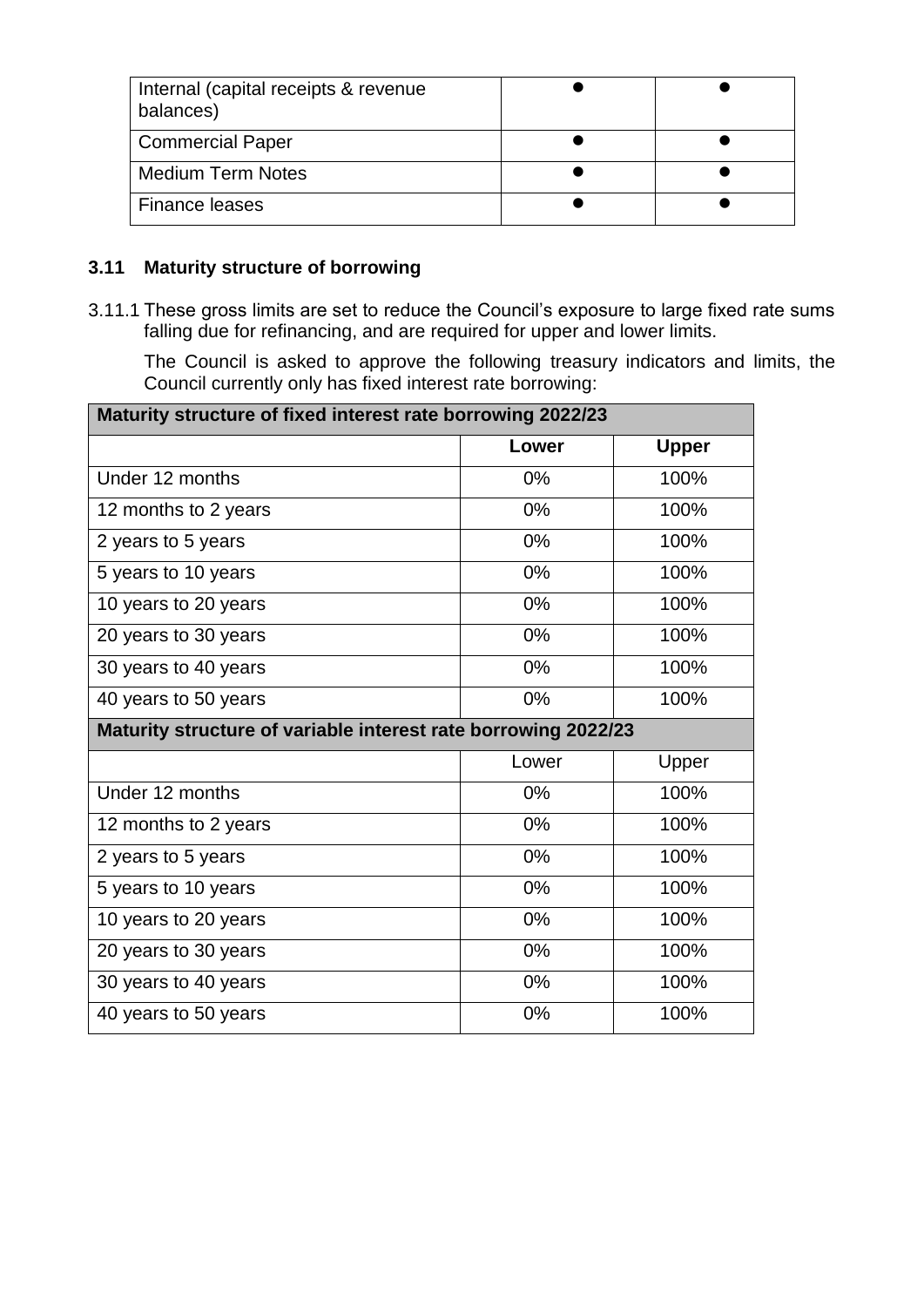### **4.0 Annual Investment Strategy**

### 4.1 **Investment Policy**

4.1.1 The Department of Levelling Up, Housing and Communities (DLUHC) – this was formerly the Ministry of Housing, Communities and Local Government (MHCLG) and CIPFA have extended the meaning of 'investments' to include both financial and nonfinancial investments. This report deals solely with financial investments, (as managed by the treasury management team).

The Council's investment policy has regard to the following: -

- The Department of Levelling Up, Housing and Communities (DLUHC) Guidance on Local Government Investments ("the Guidance")
- CIPFA Treasury Management in Public Services Code of Practice and Cross Sectoral Guidance Notes 2017 ("the Code")
- CIPFA Treasury Management Guidance Notes 2018
- 4.1.2 The Council's investment priorities will be security first, portfolio liquidity second and then yield, (return). The Council will aim to achieve the optimum return (yield) on its investments commensurate with proper levels of security and liquidity and with the Council's risk appetite. In the current economic climate, it is considered appropriate to keep investments short term to cover cash flow needs. However, where appropriate (from an internal as well as external perspective), the Council will also consider the value available in periods up to 12 months with high credit rated financial institutions, as well as wider range fund options.
- 4.1.3 The above guidance from the Department of Levelling Up, Housing and Communities (DLUHC) and CIPFA place a high priority on the management of risk. This Council has adopted a prudent approach to managing risk and defines its risk appetite by the following means: -
	- 1. Minimum acceptable credit criteria are applied in order to generate a list of highly creditworthy counterparties. This also enables diversification and thus avoidance of concentration risk. The key ratings used to monitor counterparties are the short term and long term ratings.
	- 2. Other information: ratings will not be the sole determinant of the quality of an institution; it is important to continually assess and monitor the financial sector on both a micro and macro basis and in relation to the economic and political environments in which institutions operate. The assessment will also take account of information that reflects the opinion of the markets. To achieve this consideration the Council will engage with its advisors to maintain a monitor on market pricing such as "credit default swaps**"** and overlay that information on top of the credit ratings.
	- 3. Other information sources used will include the financial press, share price and other such information pertaining to the banking sector in order to establish the most robust scrutiny process on the suitability of potential investment counterparties.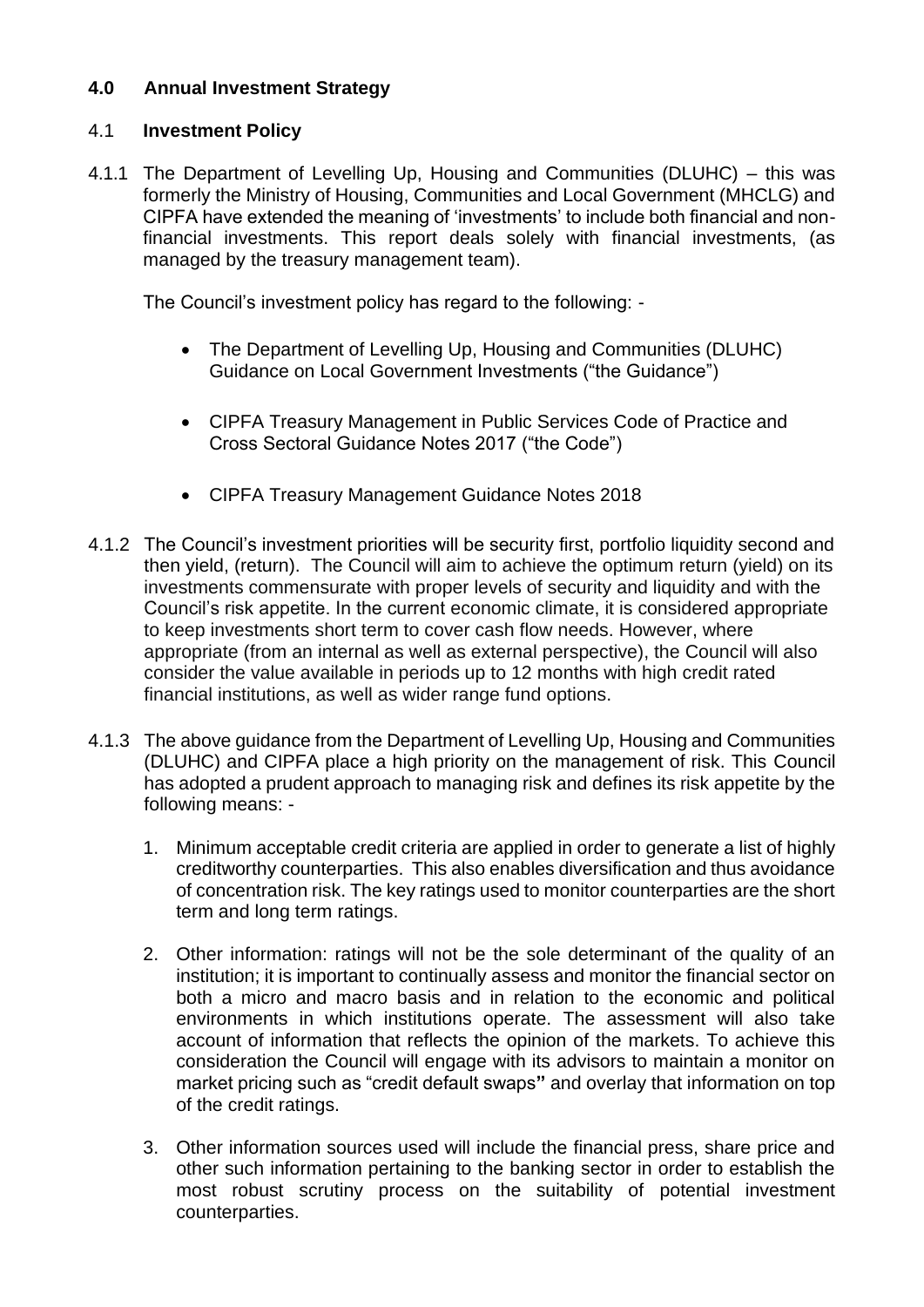- 4. This authority has defined the list of types of investment instruments that the treasury management team are authorised to use; there are two lists in Annex C1 under the categories of 'specified' and 'non-specified' investments and Counterparty limits will be as set through the Council's treasury management practices – schedules.
- **Specified investments** are those with a high level of credit quality and subject to a maturity limit of one year or have less than a year left to run to maturity if originally they were classified as being non-specified investments solely due to the maturity period exceeding one year.
- **Non-specified investments** are those with less high credit quality, may be for periods in excess of one year, and/or are more complex instruments which require greater consideration by members and officers before being authorised for use.
- 5. Non-specified investments limit. The Council has determined that it will limit the maximum total exposure to non-specified investments as being 10% of the total investment portfolio.
- 6. Lending limits (amounts and maturity), for each counterparty will be set through applying the matrix table in paragraph 4.2
- 7. Transaction limits are set for each type of investment in in Annex C1.
- 8. This authority will set a limit for the amount of its investments which are invested for longer than 365 days, in Annex C1
- 9. Investments will only be placed with counterparties from countries with a specified minimum sovereign rating, in Annex C1
- 10. This authority has engaged external consultants Link Group to provide expert advice on how to optimise an appropriate balance of security, liquidity and yield, given the risk appetite of this authority in the context of the expected level of cash balances and need for liquidity throughout the year.
- 11. All investments will be denominated in sterling.
- 4.1.4 With regards to counterparty limts and the amount of surplus funds to be placed with any one counterparty or group of counterparties, specific advice has been taken from the Council's Treasury Management Advisors (Link Group) due to the difficulty in placing surplus funds in the current economic environment. Therefore the Counterparty limits are detailed as follows:

**Individual Limits** – These limits will be set at 35% of total investments or £7m per counterparty whichever is the higher. There are three exceptions to this policy:

(a) with counterparties that are backed by the Government – Royal Bank of Scotland and Natwest – (and therefore are more secure) there will be a 40% limit or £7m per counterparty whichever is the higher.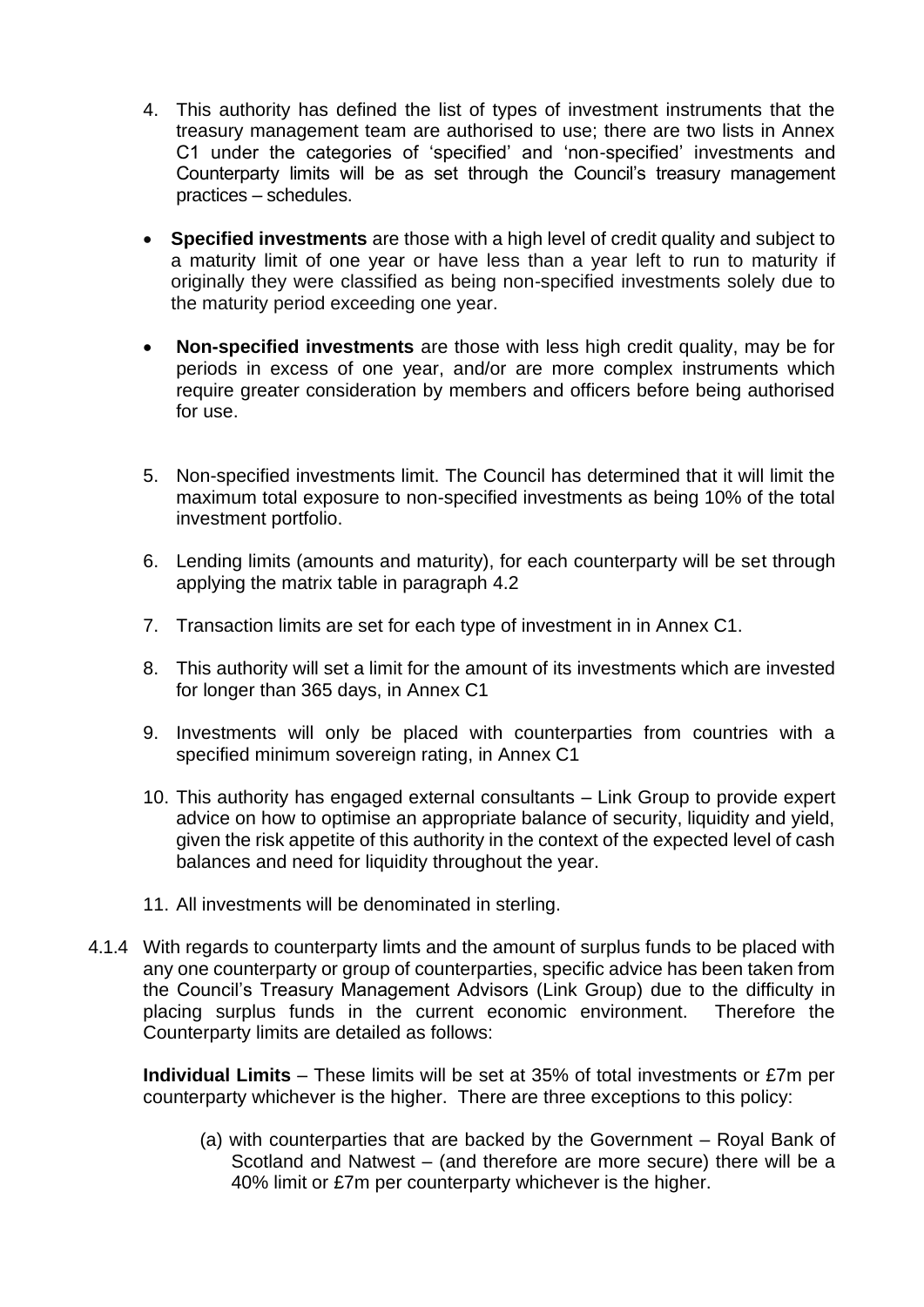- (b) with the Council's own bank Lloyds and associated banks in the Lloyds group – Bank of Scotland – there will be a 40% limit or £7m per counterparty whichever is the higher
- (c) with the Debt Management Agency Deposit there will be an unlimited amount with this organisation due to its high level of security.
- **Group Limits** this policy recognises that individual counterparties (banks/financial institutions etc), whilst being sound in themselves, may be part of a larger group. This brings with it added risks where parent institutions may be in difficulties. Therefore, due to the reduced surplus balances available for investment, the group limit will also be as stated for the individual limits as it is important to diversify the risk to a variety of counterparties.
- 4.1.5 As a result of the change in accounting standards for 2022/23 under IFRS 9, this Council will consider the implications of investment instruments which could result in an adverse movement in the value of the amount invested and resultant charges at the end of the year to the General Fund. (In November 2018, the Ministry of Housing, Communities and Local Government, (MHCLG), concluded a consultation for a temporary override to allow English local authorities time to adjust their portfolio of all pooled investments by announcing a statutory override to delay implementation of IFRS 9 for five years ending 31 March 2023.
- 4.1.6 However, this authority will also pursue value for money in treasury management and will monitor the yield from investment income against appropriate benchmarks for investment performance, (see paragraph 4.5). Regular monitoring of investment performance will be carried out during the year.

#### **4.2 Creditworthiness policy**

- 4.2.1 This Council applies the creditworthiness service provided by Link Group the Council's Treasury Management Advisors. This service employs a sophisticated modelling approach utilising credit ratings from the three main credit rating agencies - Fitch, Moody's and Standard and Poor's. The credit ratings of counterparties are supplemented with the following overlays:
	- "watches" and "outlooks" from credit rating agencies;
	- Credit Default Swap (CDS) spreads to give early warning of likely changes in credit ratings;and

sovereign ratings to select counterparties from only the most creditworthy countries.

- 4.2.2 This modelling approach combines credit ratings, credit Watches and credit Outlooks in a weighted scoring system which is then combined with an overlay of Credit Default Swap (CDS) spreads for which the end product is a series of colour coded bands which indicate the relative creditworthiness of counterparties. These colour codes are used by the Council to determine the suggested duration for investments. The Council will therefore use counterparties within the following durational bands:
	- Yellow 5 years
	- Dark pink 5 years for Ultra-Short Dated Bond Funds with a credit score of 1.25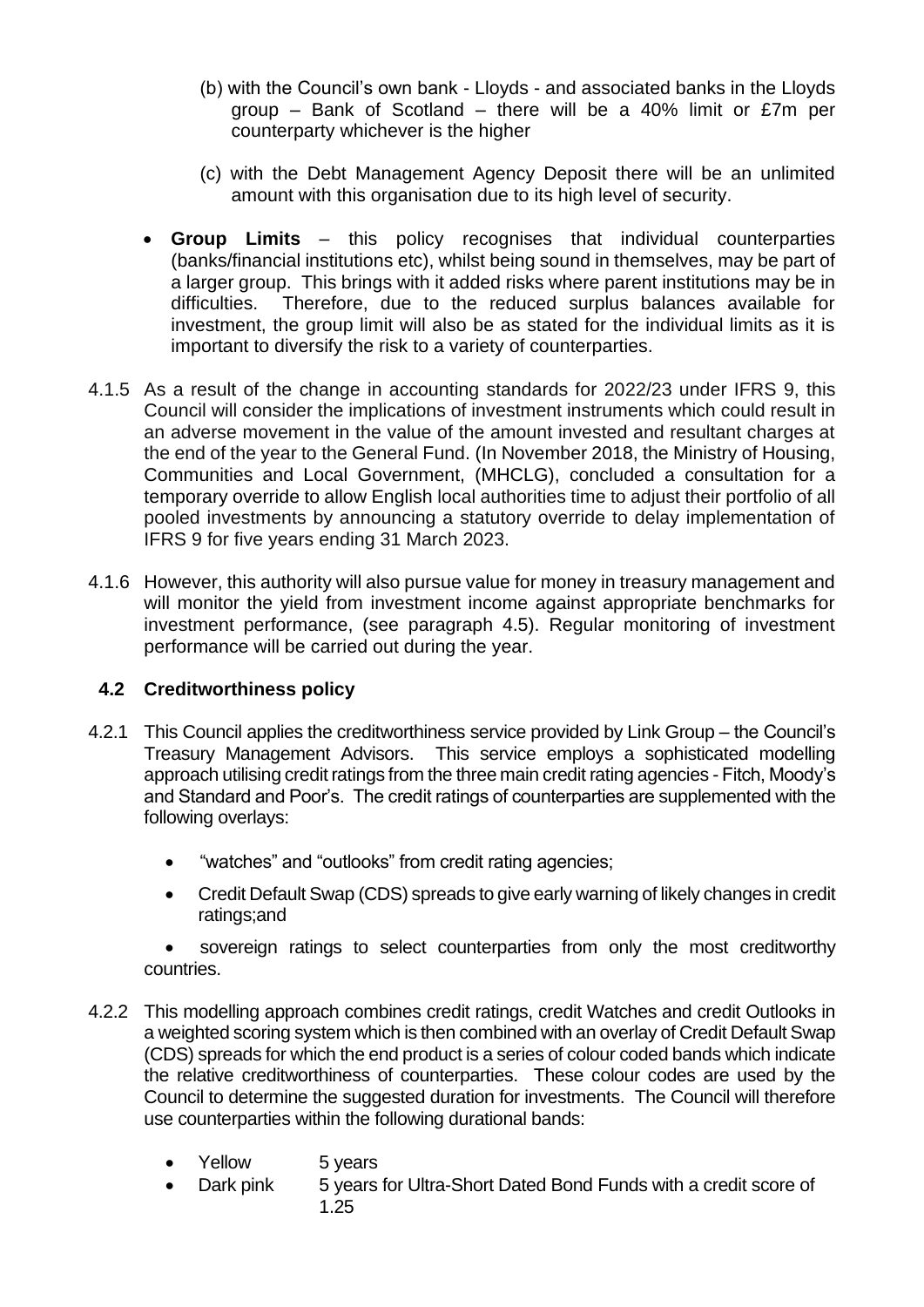| $\bullet$    | Light pink            |                 | 5 years for Ultra-Short Dated Bond Funds with a credit score of<br>1.50 |           |           |   |                                                              |           |  |
|--------------|-----------------------|-----------------|-------------------------------------------------------------------------|-----------|-----------|---|--------------------------------------------------------------|-----------|--|
| $\bullet$    | Purple                |                 | 2 years                                                                 |           |           |   |                                                              |           |  |
| $\bullet$    | <b>Blue</b><br>Banks) |                 |                                                                         |           |           |   | 1 year (only applies to nationalised or semi nationalised UK |           |  |
| $\bullet$    | Orange                |                 | 1 year                                                                  |           |           |   |                                                              |           |  |
| $\bullet$    | Red                   |                 | 6 months                                                                |           |           |   |                                                              |           |  |
| $\bullet$    | Green                 |                 | 100 days                                                                |           |           |   |                                                              |           |  |
| $\bullet$    | No colour             |                 | not to be used                                                          |           |           |   |                                                              |           |  |
|              |                       |                 |                                                                         |           |           |   |                                                              |           |  |
| γ            | Pi1                   | Pi <sub>2</sub> | P                                                                       | В         | 0         | R | G                                                            | N/C       |  |
| $\mathbf{1}$ | 1.25                  | 1.5             | 2                                                                       | 3         | 4         | 5 | 6                                                            |           |  |
| Up to 5yrs   | Up to 5yrs            | Up to 5yrs      | Up to 2yrs                                                              | Up to 1yr | Up to 1yr |   | Up to 6mths Up to 100 days                                   | No Colour |  |

- 4.2.3 The Link creditworthiness service uses a wider array of information than just primary ratings. Furthermore, by using a risk weighted scoring system, it does not give undue preponderance to just one agency's ratings.
- 4.2.4 Typically the minimum credit ratings criteria the Council use will be a Short Term rating (Fitch or equivalents) of F1 and a Long Term rating of A-. There may be occasions when the counterparty ratings from one rating agency are marginally lower than these ratings but may still be used. In these instances consideration will be given to the whole range of ratings available, or other topical market information, to support their use.
- 4.2.5 All credit ratings will be monitored weekly*.* The Council is alerted to changes to ratings of all three agencies through its use of the Link Groups creditworthiness service.
	- if a downgrade results in the counterparty/investment scheme no longer meeting the Council's minimum criteria, its further use as a new investment will be withdrawn immediately; and
	- in addition to the use of credit ratings the Council will be advised of information in movements in Credit Default Swap spreads against the iTraxx European Financials benchmark and other market data on a daily basis via its Passport website, provided exclusively to it by Link. Extreme market movements may result in downgrade of an institution or removal from the Council's lending list.
- 4.2.6 Sole reliance will not be placed on the use of this external service. In addition the Council will also use market data and market information, as well as information on any external support for banks to help support its decision making process.

### 4.3 **Country Limits**

- 4.3.1 The Council has determined that it will only use approved counterparties from countries with a minimum sovereign credit rating of AA- from Fitch (or equivalent), other than the UK where the Council has set no limit. The list of countries that qualify using this AA- credit criteria, as at the date of this report, are shown in Annex C2. This list will be added to, or deducted from, by officers should ratings change in accordance with this policy.
- 4.3.2 The UK sovereign rating is currently AA- and following advice from Link Group, the Council's Treasury Management Advisors, and the Council will still operate with UK counterparties.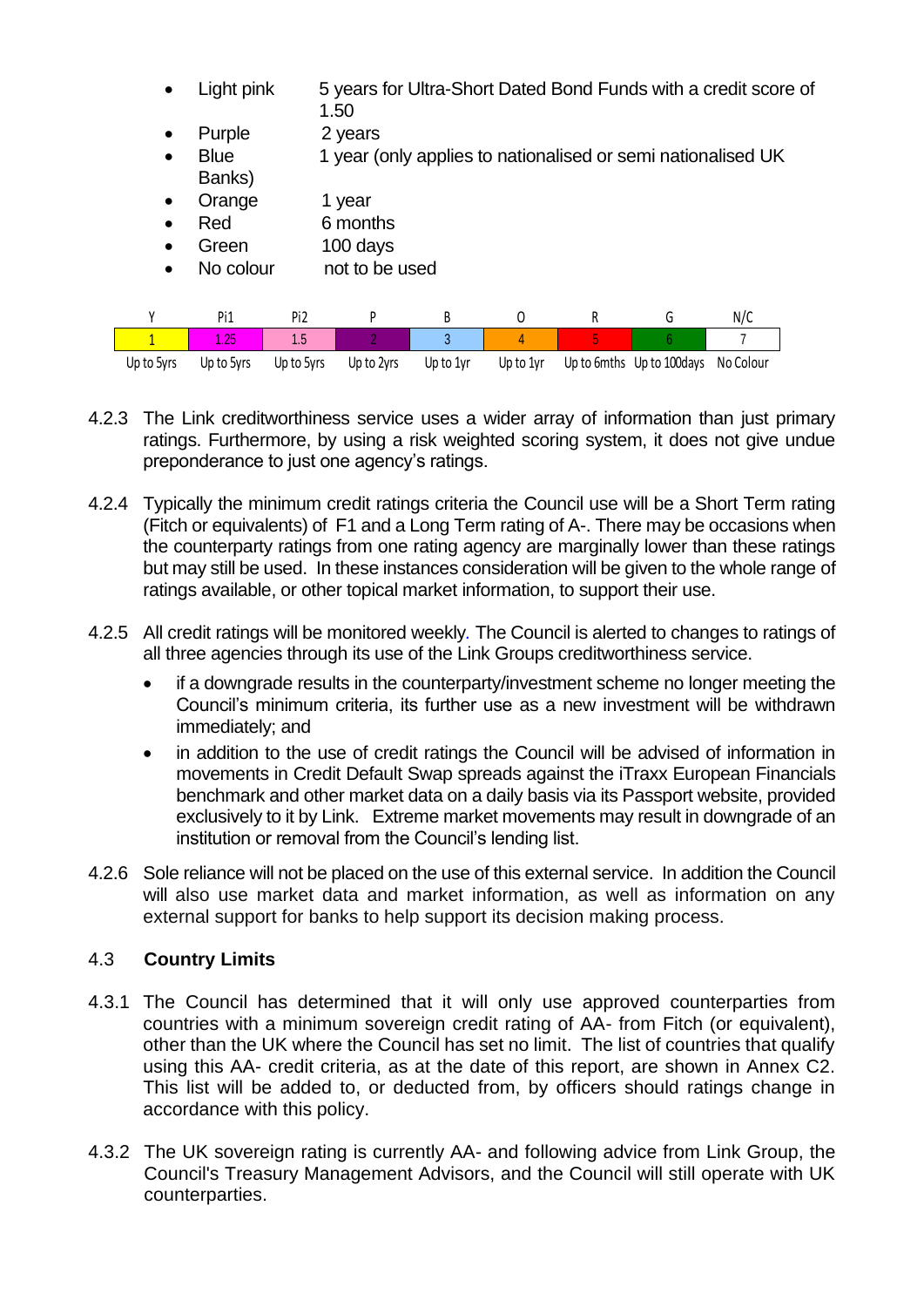- 4.3.3 The Council has determined that, other than the United Kingdom where no limit will apply, a maximum of 30% of total investments or £3.0m whichever is the lower will be invested in a single institution of a AA- sovereign rated country
- 4.3.3 In addition, this policy restricts the total of investments in foreign countries to 40% of the total investments.

#### 4.4 **Investment Strategy**

#### 4.4.1 **In-house funds**

Investments will be made with reference to the core balance and cash flow requirements and the outlook for short-term interest rates (i.e. rates for investments up to 12 months).

#### 4.4.2 **Investment returns expectations**

The current forecast shown in paragraph 3.4, includes a forecast for a first increase in Bank Rate in May 2022, though it could come in February.

The suggested budgeted investment earnings rates for returns on investments placed for periods up to about three months during each financial year, (based on a first increase in Bank Rate in quarter 2 of 2022), are as follows.:

| Average earnings in each year | <b>Now</b> | <b>Previously</b> |
|-------------------------------|------------|-------------------|
| 2022/23                       | 0.50%      | 0.50%             |
| 2023/24                       | 0.75%      | 0.75%             |
| 2024/25                       | 1.00%      | 1.00%             |
| 2025/26                       | 1.25%      | 1.25%             |
| Long term later years         | 2.00%      | 2.00%             |

4.4.3 For its cash flow generated balances, the Council will seek to utilise its business reserve instant access and notice accounts, money market funds in order to benefit from the compounding of interest.

#### 4.4.4 **Invesment Treasury Indicator and Limit**

Total principal funds invested for greater than 365 days. These limits are set with regard to the Council's liquidity requirements and to reduce the need for early sale of an investment, and are based on the availability of funds after each year-end.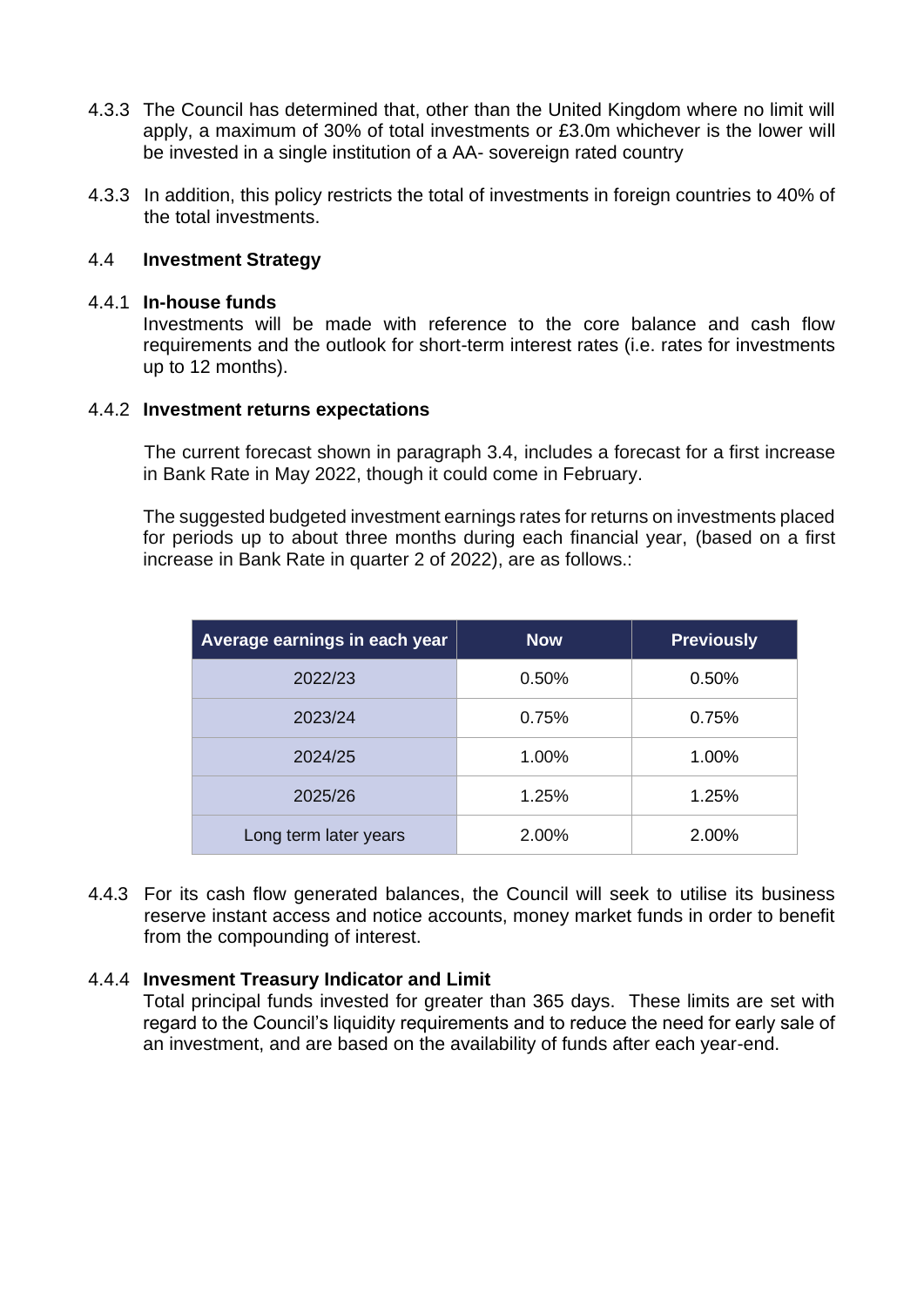### 4.4.5 The Council is asked to approve the treasury indicator and limit: -

| Maximum principal sums invested > 365 days |            |            |            |  |  |
|--------------------------------------------|------------|------------|------------|--|--|
|                                            | 2022/23    | 2023/24    | 2024/25    |  |  |
| Principal sums invested ><br>365 days      | £1,000,000 | £1,000,000 | £1,000,000 |  |  |

#### 4.5 **Investment Risk Benchmarking**

4.5.1 This Council will use an investment benchmark to assess the investment performance of its investment portfolio of 7 day SONIA.

#### 4.6 **End of year investment report**

4.6.1 At the end of the financial year, the Council will report on its investment activity as part of its Annual Treasury Report.

### 5.0 **Policy on the Use of External Service Providers and Training**

#### 5.1 **Policy on the Use of External Service Providers**

- 5.1.1 The Council uses Link Group, as its external treasury management advisors. The Council recognises that responsibility for treasury management decisions remains with the Council at all times and will ensure that undue reliance is not placed upon our external service providers. All decisions will be undertaken with regards to all available information, including, but not solely, our treasury advisers.
- 5.1.2 It is also recognised that there is value in employing external providers of treasury management services in order to acquire access to specialist skills and resources. The Council will ensure that the terms of their appointment and the methods by which their value will be assessed are properly agreed and documented, and subjected to regular review.

#### 5.2 **Training**

5.2.1 The CIPFA Code requires the responsible officer to ensure that members with responsibility for treasury management receive adequate training in treasury management. This applies to Cabinet members and members on Scrutiny committee. During 2022/23, members will be offered training to provide an overview of treasury management and also any specific treasury management are they would choose. This training can be provided by Council officers or by the external service provider – Link Group. The training needs of treasury management officers in the Council are periodically reviewed and officers have the opportunity to attend seminars and update services from Link Group.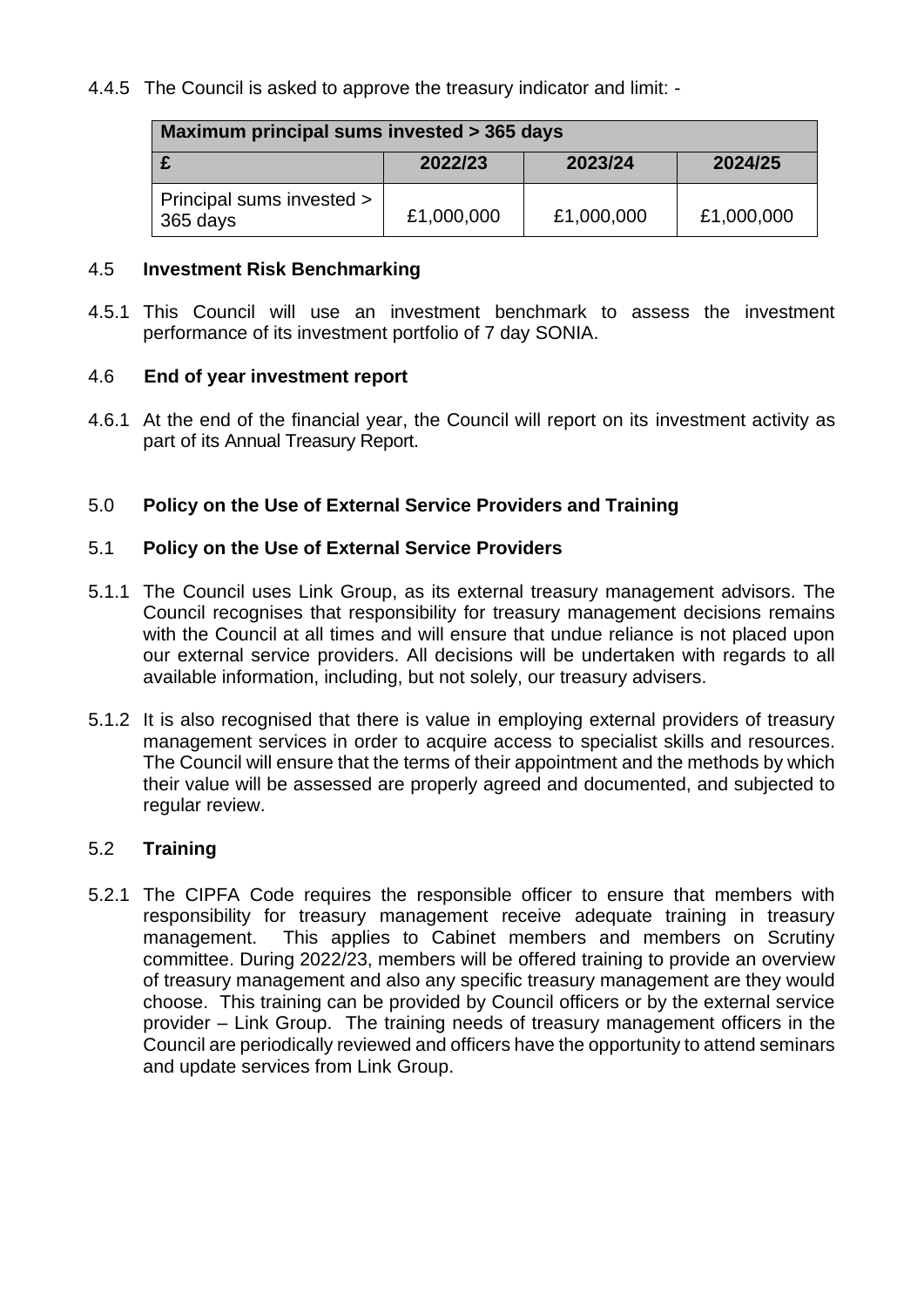#### **TREASURY MANAGEMENT PRACTICE – TMP1 CREDIT AND COUNTERPARTY RISK MANAGEMENT - SPECIFIED AND NON-SPECIFIED INVESTMENTS AND LIMITS**

## **1 SPECIFIED INVESTMENTS:**

1.1 All such investments will be sterling denominated, with **maturities up to maximum of 1 year,** meeting the minimum 'high' quality criteria where applicable. (Nonspecified investments which would be specified investments apart from originally being for a period longer than 12 months, will be classified as being specified once the remaining period to maturity falls to under twelve months.)

#### **2.0 NON-SPECIFIED INVESTMENTS:**

2.1 These are any investments which do not meet the Specified Investment criteria. A maximum of 100% will be held in aggregate in non-specified investment

#### **3.0 INVESTMENT INSTRUMENTS:**

- 3.1 A variety of investment instruments will be used, subject to the credit quality of the institution, and depending on the type of investment made, it will fall into one of the above categories.
- 3.2 The criteria, time limits and monetary limits applying to institutions or investment vehicles are:

|                                                      | <b>Minimum</b><br>credit<br>criteria /<br>colour band | ** Max %<br>of total<br>investme<br>nts/ f<br>limit per<br>institutio<br>n | Max. maturity<br>period |
|------------------------------------------------------|-------------------------------------------------------|----------------------------------------------------------------------------|-------------------------|
| DMADF-UK<br>Government                               | yellow                                                | 100%                                                                       | 6 months                |
| <b>UK Government gilts</b>                           | yellow                                                |                                                                            | 5 years                 |
| <b>UK Government</b><br><b>Treasury bills</b>        | yellow                                                |                                                                            | 364 days                |
| Bonds issued by<br>multilateral development<br>banks | yellow                                                |                                                                            | 5 years                 |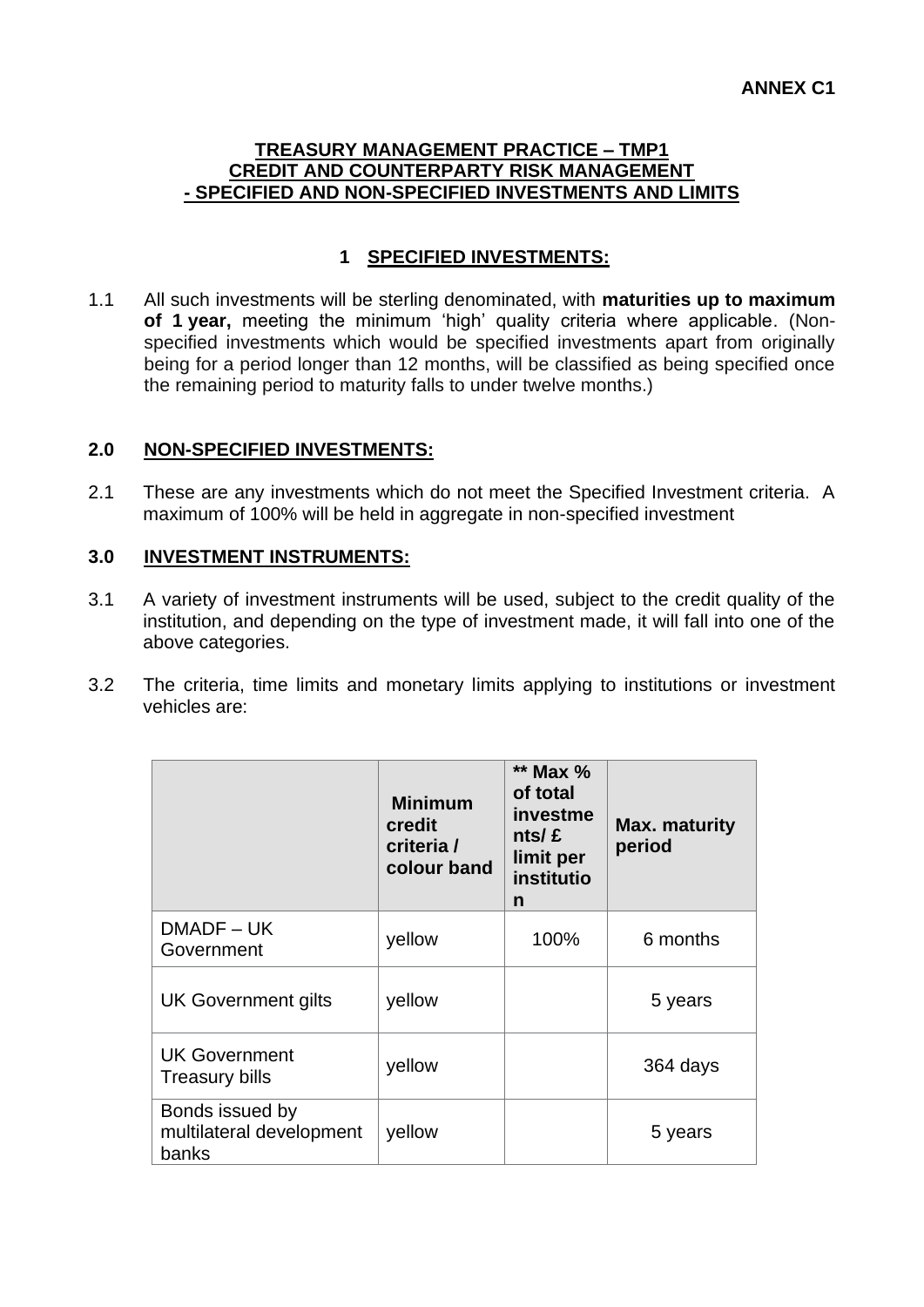| <b>Money Market Funds</b><br><b>CNAV</b>                                        | AAA                                                | 100% | Liquid                                                        |
|---------------------------------------------------------------------------------|----------------------------------------------------|------|---------------------------------------------------------------|
| <b>Money Market Funds</b><br><b>LVNAV</b>                                       | AAA                                                |      | Liquid                                                        |
| <b>Money Market Funds</b><br><b>VNAV</b>                                        | AAA                                                |      | Liquid                                                        |
| <b>Ultra-Short Dated Bond</b><br><b>Funds</b><br>with a credit score of<br>1.25 | AAA                                                | 100% | Liquid                                                        |
| <b>Ultra-Short Dated Bond</b><br>Funds with a credit score<br>of 1.5            | AAA                                                | 100% | Liquid                                                        |
| <b>Local authorities</b>                                                        | yellow                                             | 100% | 5 years                                                       |
| Term deposits with<br>housing associations                                      | <b>Blue</b><br>Orange<br>Red<br>Green<br>No Colour |      | 12 months<br>12 months<br>6 months<br>100 days<br>Not for use |
| Term deposits with<br>banks and building<br>societies                           | <b>Blue</b><br>Orange<br>Red<br>Green<br>No Colour |      | 12 months<br>12 months<br>6 months<br>100 days<br>Not for use |
| CDs or corporate bonds<br>with banks and building<br>societies                  | <b>Blue</b><br>Orange<br>Red<br>Green<br>No Colour |      | 12 months<br>12 months<br>6 months<br>100 days<br>Not for use |
| Gilt funds                                                                      | <b>UK</b><br>sovereign<br>rating                   |      |                                                               |

**A) – SPECIFIED INVESTMENTS** (All such investments will be sterling denominated, with **maturities up to a maximum of 1 year**, meeting the minimum 'high' rating criteria where applicable)

| <b>Institution / Counterparty</b>          | 'High'<br><b>Minimum</b><br><b>Credit Criteria</b> | Use      |
|--------------------------------------------|----------------------------------------------------|----------|
| Debt Management Agency Deposit<br>Facility |                                                    | In-house |
| Term deposits – local authorities          |                                                    | In-house |
| Term deposits – housing<br>associations    |                                                    | In-house |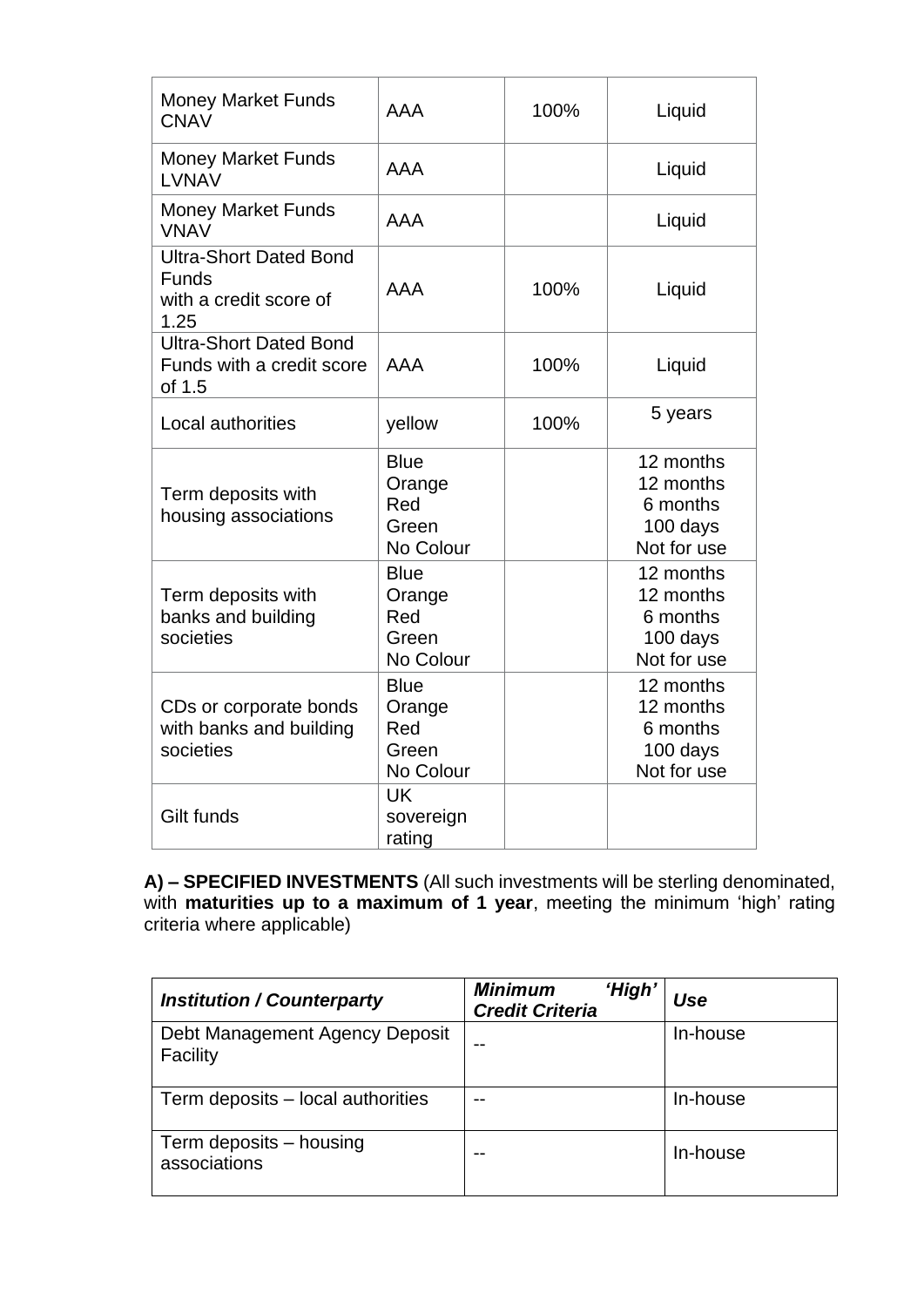| Term deposits – banks and building<br>societies                                          | Coded: Orange on<br>Link Groups Matrix.<br>Fitch's rating:<br>Short-term F1+,<br>Long-term AA- Or<br>equivalent rating from<br><b>Standard &amp; Poors</b><br>and Moody's | In-house                                      |
|------------------------------------------------------------------------------------------|---------------------------------------------------------------------------------------------------------------------------------------------------------------------------|-----------------------------------------------|
| UK Part nationalised banks                                                               | Coded: Blue on Link<br>Groups' Matrix.<br>Fitch's rating:<br>Short-term F1+,<br>Long-term AA- Or<br>equivalent rating from<br><b>Standard &amp; Poors</b><br>and Moody's  | In-house and<br><b>Fund Mangers</b>           |
| Banks part nationalised by high<br>credit rated (sovereign rating)<br>countries - non UK | Coded: Blue on Link<br>Groups' Matrix.<br>Fitch's rating:<br>Long-term AAA,<br>Or equivalent rating<br>from Standard &<br>Poors and Moody's                               | In-house and<br><b>Fund Mangers</b>           |
| <b>Collateralised deposit</b>                                                            | Coded: Orange on<br>Link Groups' Matrix /<br><b>UK Sovereign rating</b>                                                                                                   | In-house and<br><b>Fund Mangers</b>           |
| <b>UK Government Gilts</b>                                                               | <b>UK Sovereign rating</b>                                                                                                                                                | In-house buy and<br>hold and Fund<br>Managers |
| Bonds issued by multilateral<br>development banks                                        | Coded: Orange on<br>Link Groups' Matrix /<br>Long term AAA                                                                                                                | In-house buy and<br>hold and Fund<br>Managers |
| Bonds issued by a financial<br>institution which is guaranteed by<br>the UK Government   | <b>UK Sovereign rating</b>                                                                                                                                                | In-house buy and<br>hold and Fund<br>Managers |
| Sovereign bond issues (other than<br>the UK Government)                                  | Coded: Orange on<br>Link Groups' Matrix /<br>Long term AAA                                                                                                                | In-house buy and<br>hold and Fund<br>Managers |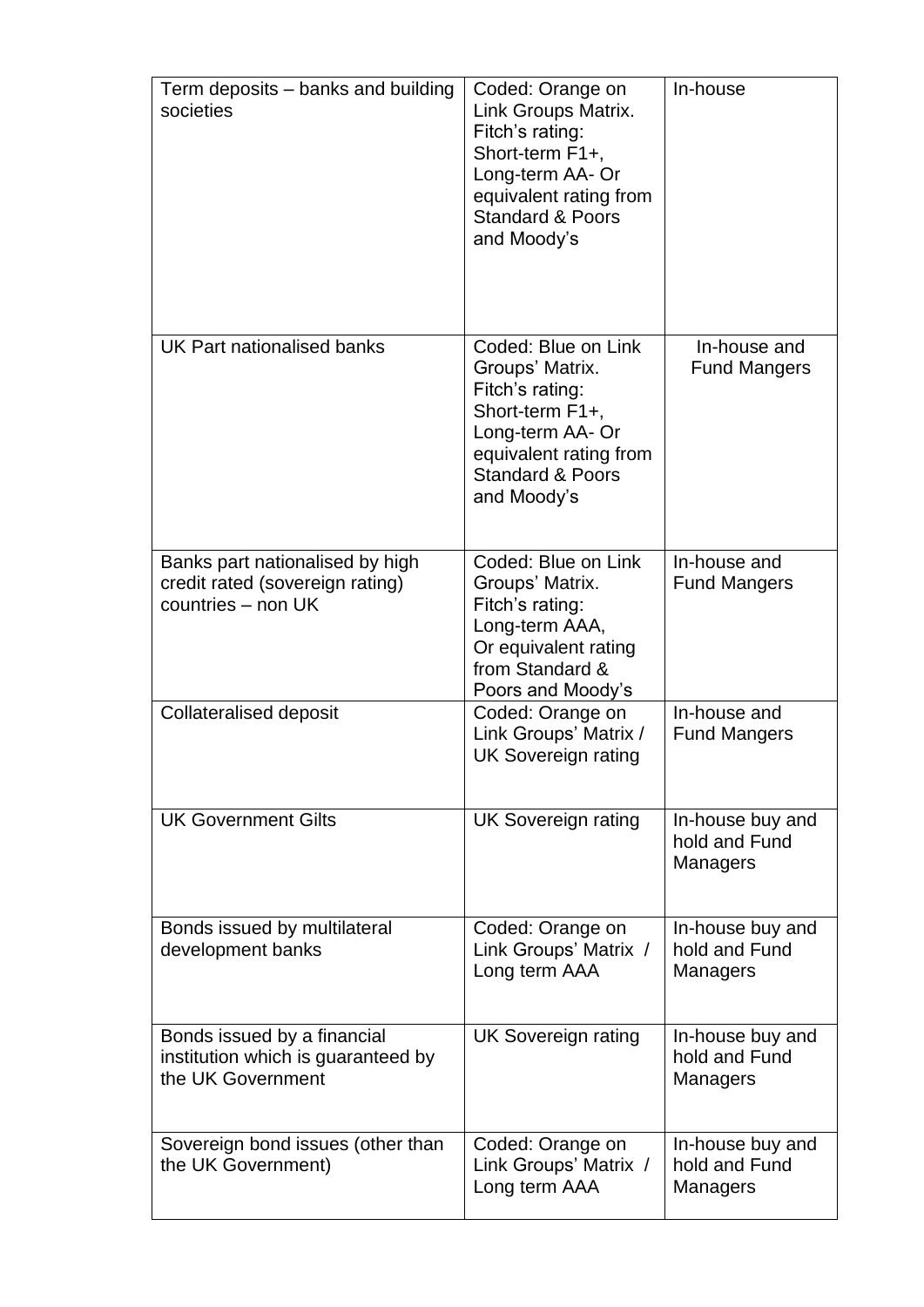| <b>Treasury Bills</b>                                             | <b>UK Sovereign rating</b> | <b>Fund Managers</b> |
|-------------------------------------------------------------------|----------------------------|----------------------|
|                                                                   |                            |                      |
|                                                                   |                            |                      |
| Collective Investment Schemes structured as Open Ended Investment |                            |                      |
| Companies (OEICs): -                                              |                            |                      |
| 1a. Money Market Funds (CNAV)                                     | <b>MMF</b> rating          | In-house and         |
|                                                                   |                            | <b>Fund Managers</b> |
| 1b. Money Market Funds                                            | MMF rating                 | In-house and         |
| LVNAV)                                                            |                            | <b>Fund Managers</b> |
| 1c. Money Market Funds (VNAV)                                     | <b>MMF</b> rating          | In-house and         |
|                                                                   |                            | <b>Fund Managers</b> |
| 2a Ultra-Short Bond Funds with a                                  | Bond fund rating           | In-house and         |
| credit score of 1.25                                              |                            | <b>Fund Managers</b> |
| 2b. Ultra-Short Bond Funds with a                                 | Bond fund rating           | In-house and         |
| credit score of 1.50                                              |                            | <b>Fund Managers</b> |
| 3. Bond Funds                                                     | Bond fund rating           | In-house and         |
|                                                                   |                            | <b>Fund Managers</b> |
| 4. Gilt Funds                                                     | UK sovereign rating        | In-house and         |
|                                                                   |                            | <b>Fund Managers</b> |

# **NON-SPECIFIED INVESTMENTS***:*

A maximum of 100% can be held in aggregate in non-specified investment

1. Maturities of ANY period

| Institution /<br>Counterparty                                                                  | <b>Minimum Credit</b><br><b>Criteria</b>                                                                                                                                                                     | <b>Use</b> | Max % of<br>total<br>investment<br>S | Max.<br>maturity<br>period |
|------------------------------------------------------------------------------------------------|--------------------------------------------------------------------------------------------------------------------------------------------------------------------------------------------------------------|------------|--------------------------------------|----------------------------|
| Term deposits – banks<br>and building societies                                                | Coded: red<br>(6mths) and<br>green (3mths) on<br>Link Groups'<br>Matrix.<br>Fitch's rating:<br>Short-term F1,<br>Long-term A-,<br>Or equivalent<br>rating from<br><b>Standard &amp; Poors</b><br>and Moody's | In-house   | 100%                                 | 3-6 Months                 |
| Fixed term deposits with<br>variable rate and variable<br>maturities: - Structured<br>deposits | Coded: orange<br>$(1yr)$ red $(6mths)$<br>and green<br>(3mths) on Link<br>Groups' Matrix.<br>Fitch's rating:<br>Short-term F1,<br>Long-term A-,                                                              | In-house   | 40%                                  | 1 Year                     |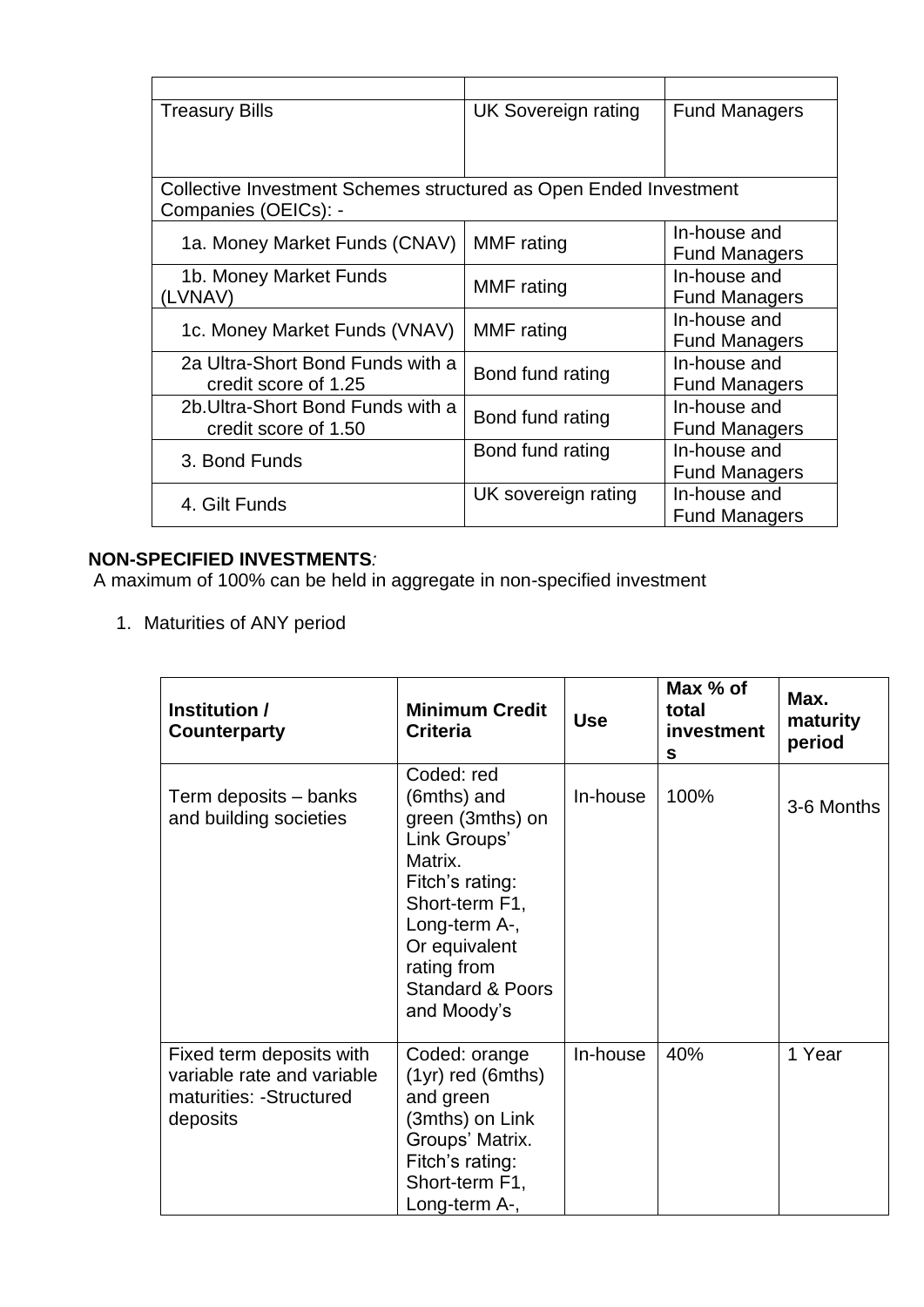|                                                                                        | Or equivalent<br>rating from<br><b>Standard &amp; Poors</b><br>and Moody's                                                                                                                                                  |                                                         |                                   |                                       |
|----------------------------------------------------------------------------------------|-----------------------------------------------------------------------------------------------------------------------------------------------------------------------------------------------------------------------------|---------------------------------------------------------|-----------------------------------|---------------------------------------|
| Certificates of deposits<br>issued by banks and<br>building societies.                 | Coded: orange<br>$(1yr)$ red (6mths)<br>and green<br>(3mths) on Link<br>Groups' Matrix.<br>Fitch's rating:<br>Short-term F1,<br>Long-term A-,<br>Or equivalent<br>rating from<br><b>Standard &amp; Poors</b><br>and Moody's | In-house<br>buy and<br>hold and<br>Fund<br>Manager<br>S | 30%                               | 1 Year                                |
| Commercial paper other                                                                 | Coded: orange<br>$(1yr)$ red (6mths)<br>and green<br>(3mths) on Link<br>Groups' Matrix.<br>Fitch's rating:<br>Short-term F1,<br>Long-term A-,<br>Or equivalent<br>rating from<br><b>Standard &amp; Poors</b><br>and Moody's | In-house                                                | 30%                               | 1 Year                                |
| <b>Corporate Bonds</b>                                                                 | Coded: orange<br>(1yr) red (6mths)<br>and green<br>(3mths) on Link<br>Groups' Matrix.<br>Fitch's rating:<br>Short-term F1,<br>Long-term A-,<br>Or equivalent<br>rating from<br><b>Standard &amp; Poors</b><br>and Moody's   | In-house<br>and<br>Fund<br>Manager<br>s                 | 30%                               | 1 Year                                |
| <b>Floating Rate Notes:</b>                                                            | Long-term AAA                                                                                                                                                                                                               | Fund<br>Manager<br>S                                    | $N/A -$<br>Capital<br>Expenditure | $N/A -$<br>Capital<br>Expenditur<br>е |
| Collective Investment Schemes structured as Open Ended Investment Companies<br>(OEICs) |                                                                                                                                                                                                                             |                                                         |                                   |                                       |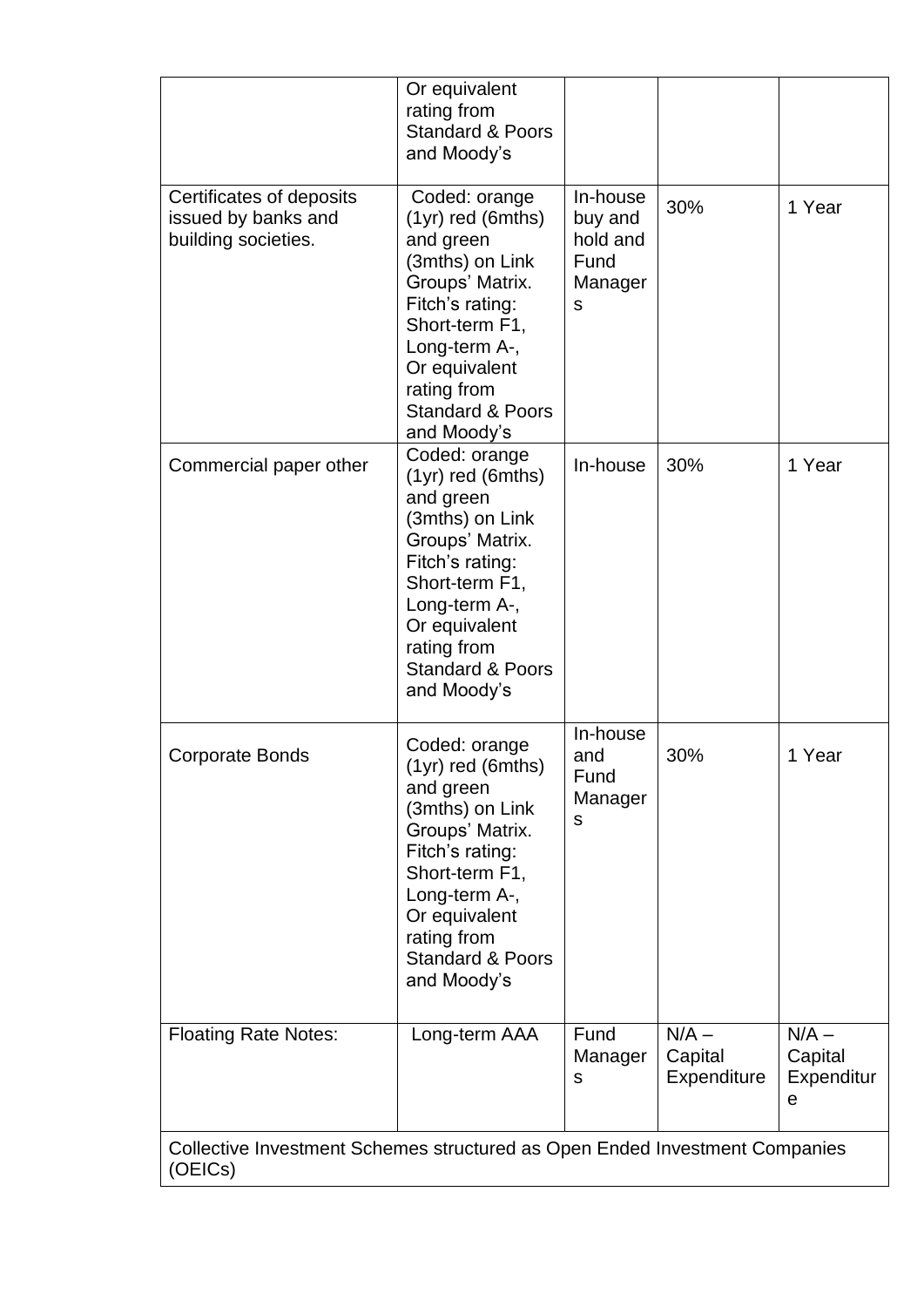| Corporate Bond Fund |                          | In house |
|---------------------|--------------------------|----------|
|                     |                          | and      |
|                     | $\overline{\phantom{0}}$ | Fund     |
|                     |                          | Manager  |
|                     |                          | ⌒        |

# 2. Maturities in excess of 1 year

| Institution /<br>Counterparty                                         | <b>Minimum Credit</b><br><b>Criteria</b>                                                                                                                                                 | <b>Use</b>                           | Max % of<br>total<br>investment<br>s | Max.<br>maturity<br>period |
|-----------------------------------------------------------------------|------------------------------------------------------------------------------------------------------------------------------------------------------------------------------------------|--------------------------------------|--------------------------------------|----------------------------|
| Term deposits - local<br>authorities                                  | $-$                                                                                                                                                                                      | In-house                             | 30%                                  | > 1 year                   |
| Term deposits - banks<br>and building societies                       | Coded: Purple<br>(2yrs)) on Link<br>Groups' Matrix.<br>Fitch's rating:<br>Short-term F1+,<br>Long-term AA-<br>Or equivalent<br>rating from<br><b>Standard &amp; Poors</b><br>and Moody's | In-house                             | 30%                                  | > 1 year                   |
| Certificates of deposits<br>issued by banks and<br>building societies | Coded:<br>Purple(2yrs) on<br>Link Groups'<br>Matrix /<br>Short-term F1+,<br>Long-term AA-                                                                                                | Fund<br>Manager<br>S                 | 30%                                  | > 1 year                   |
| <b>Collaterised deposit</b>                                           | <b>UK Sovereign</b><br>rating                                                                                                                                                            | In-house<br>and Fund<br>Manager<br>S | 30%                                  | > 1 year                   |
| <b>UK Government Gilts</b>                                            | <b>UK Sovereign</b><br>rating                                                                                                                                                            | In-house<br>and Fund<br>Manager<br>S | 30%                                  | > 1 year                   |
| Bonds issued by<br>multilateral development<br>banks                  | Long term AAA                                                                                                                                                                            | In-house<br>and Fund<br>Manager<br>S | 30%                                  | > 1 year                   |
| Sovereign bond issues<br>(i.e. other than the UK<br>Government)       | Long term AAA                                                                                                                                                                            | In-house<br>and Fund<br>Manager<br>S | 30%                                  | > 1 year                   |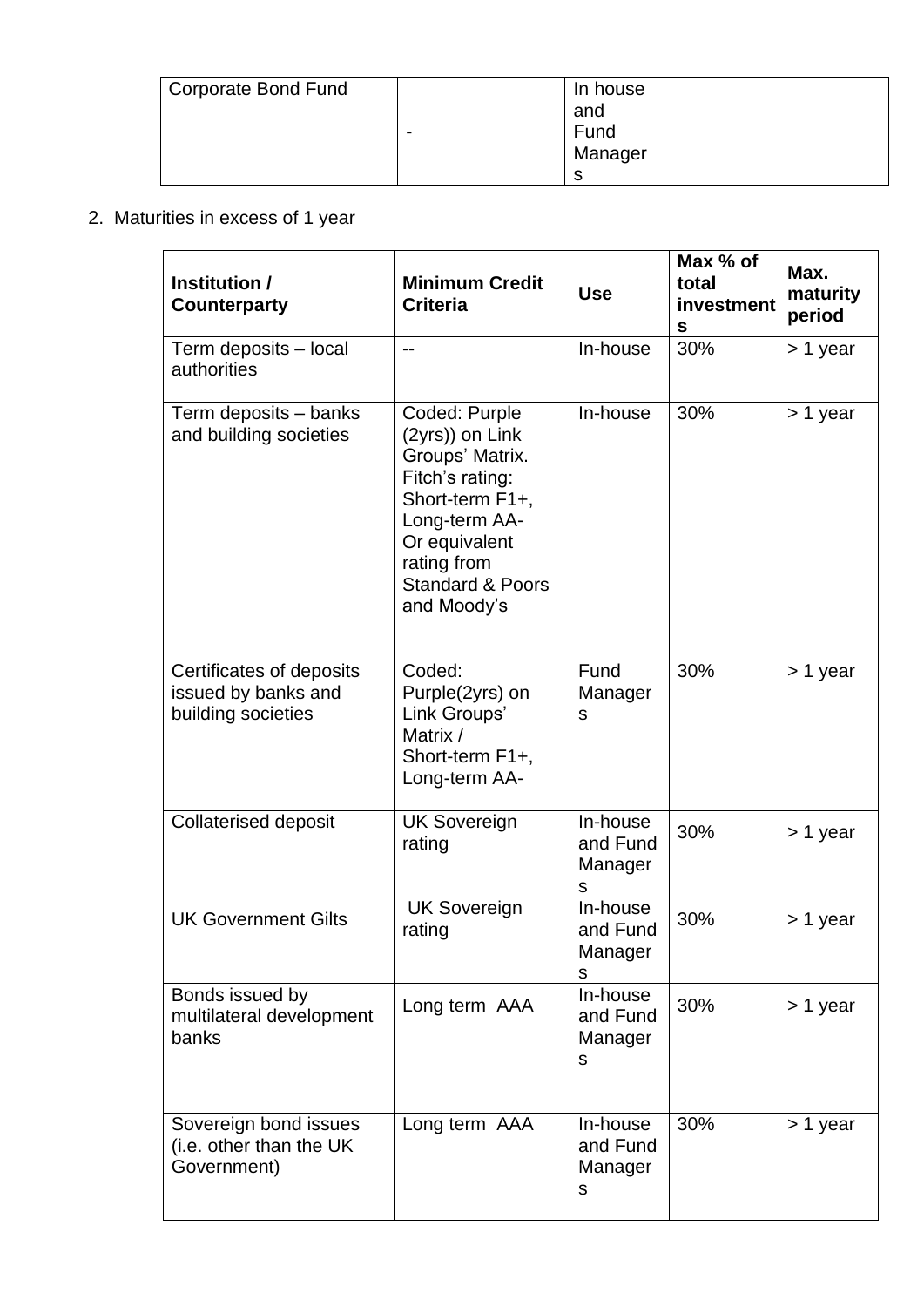| <b>Corporate Bonds</b>                                                                | Long term AAA | In-house<br>and Fund<br>Manager<br>s | 30% | > 1 year |  |  |
|---------------------------------------------------------------------------------------|---------------|--------------------------------------|-----|----------|--|--|
| Collective Investment Schemes structure as open Ended Investment Companies<br>(OEICs) |               |                                      |     |          |  |  |
| 1. Bond Funds                                                                         | Long-term AAA | In-house<br>and Fund<br>Manager<br>S | 30% | > 1 year |  |  |
| 2. Gilt Funds                                                                         | Long-term AAA | In-house<br>and Fund<br>Manager<br>s | 30% | > 1 year |  |  |